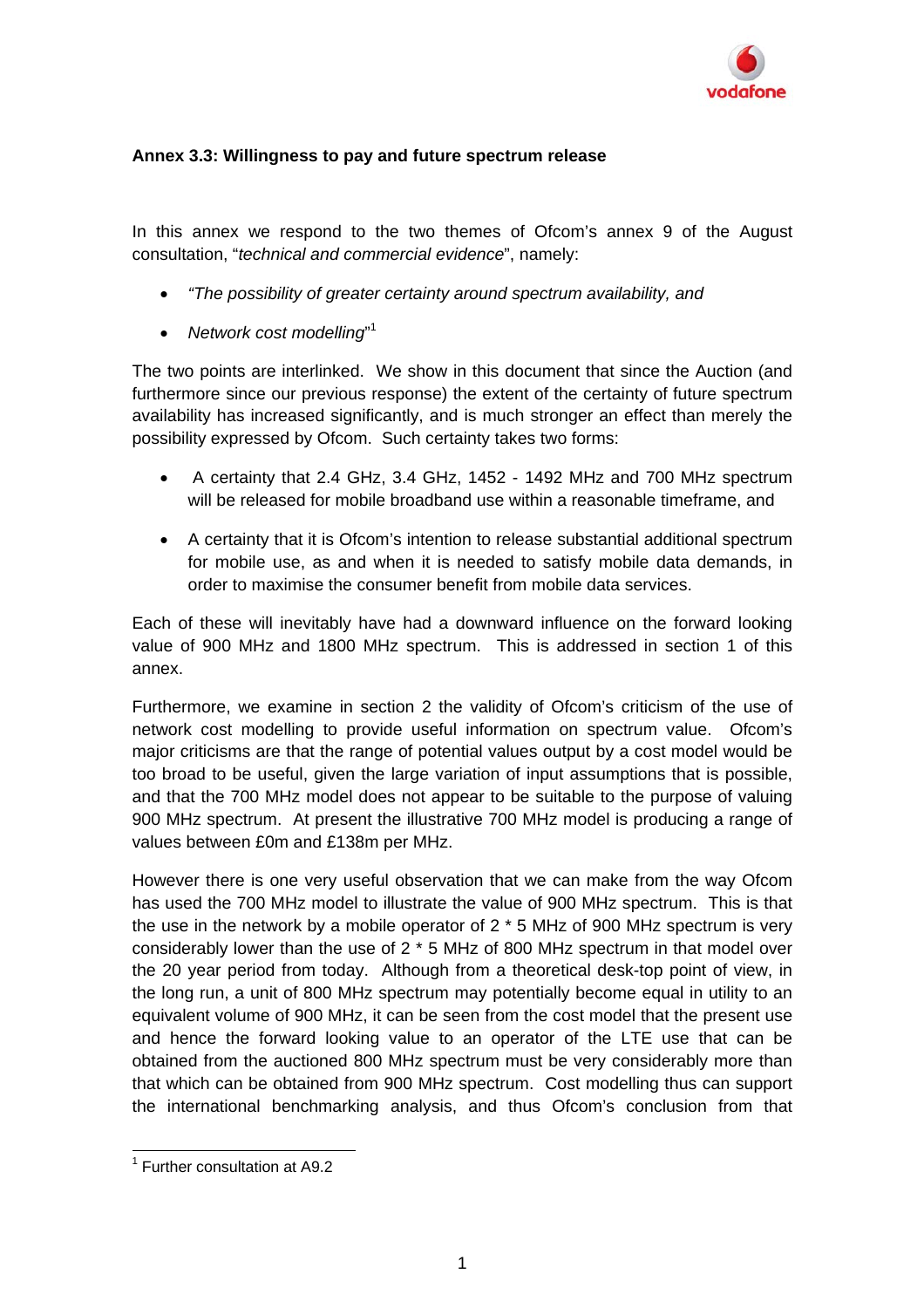analysis that the value of 900 MHz is at a considerable discount to that of 800 MHz. We would suggest however that any detailed corroboration of this relative value from cost modelling would suggest that the present discount in value between 900 MHz and 800 MHz is likely to be greater than the 62% relative value extracted from Vodafone's analysis of the international benchmarking evidence. This topic was considered in some detail in Annex 8 of our previous response – we briefly summarise the relevant arguments in section 2 below.

Despite this general point, we can agree with Ofcom's conclusion that the 700 MHz model is not particularly fit for the purpose of 900 MHz spectrum absolute valuation, since it was built for a rather different purpose of identifying the consumer benefits of the use of 700 MHz spectrum for mobile use. But this does not axiomatically lead to the presumption that the general cost modelling approach is invariably unhelpful.

Furthermore we can question the validity of some of the assumptions that have been applied in the 700 MHz model to produce a valuation for 900 MHz spectrum – it would appear that it is likely that some of the assumptions adopted are producing an erroneously high set of values for 900 MHz spectrum and that if this were to be addressed in a purpose built model, the range of values for 900 MHz currently produced by the model would significantly contract downwards.

But beyond this necessary downwards adjustment, we consider that even in the current absence of a formal purpose built cost model for 900 MHz, the application of the concepts underlying a cost modelling approach can contribute two useful insights towards spectrum valuation, both of which lead to the conclusion that a lower set of spectrum values is appropriate for 900 MHz spectrum fee setting than the broader range of values generally indicated by a simple cost modelling exercise.

Firstly we show that the implication of Ofcom's current expressed policy with regard to mobile spectrum, in terms of the declared intention to release additional spectrum beyond its current priorities of 700 MHz, 2.3 GHz and 3.4 GHz, if required by future data traffic growth, has the effect of "capping" the general forward looking spectrum value that can be produced by cost modelling, by eliminating any "high traffic volume with low additional spectrum" scenarios from the reasonable range of spectrum values. It is this particular pairing of assumptions that must (other things being equal) supply the highest spectrum values of any cost modelling output. It follows therefore that the range of spectrum values shown by any cost modelling must not be as wide as Ofcom suggests and would be on average very much towards the lower end of the range output by the illustrative 700 MHz model (even before any other necessary adjustments were to be applied to the model).

Secondly, we also consider in section 2 the point that high volume data forecasts (or more strictly data forecasts in general) cannot in any event be adopted in any spectrum valuation cost modelling scenario without consideration of the willingness to pay by consumers for any increase in the volume in mobile services. There needs to be a match between the cost of supply and the available revenue from a given level of demand. Ofcom's tentative exploration of cost modelling through the use of the 700 MHz model merely develops a "value" of spectrum derived from the difference in the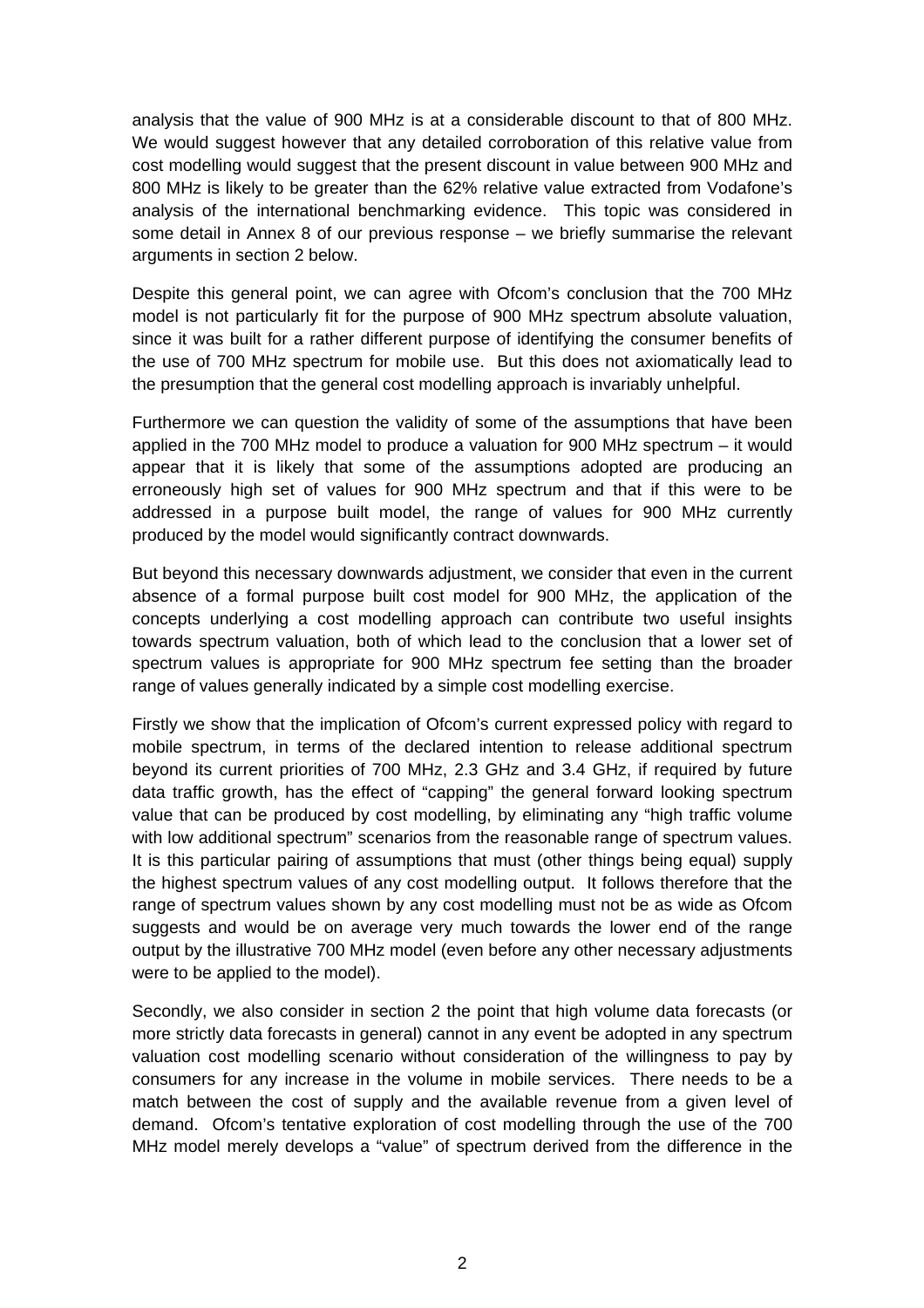level of network investment required to provide an assumed demand of traffic capacity with and without additional spectrum – it is in effect identifying a point of indifference for operators, given that by model definition, the level of total network costs remains the same with and without the additional spectrum that could be used for LTE data services. Such an analysis says nothing as to whether such investment will be justifiable by operators – i.e. whether the incremental revenue that may result from such capacity investment will be sufficient to allow the investment to be profitably made, and therefore whether it is possible to satisfy demand at this level of network investment (which by model methodology is the same with or without the additional spectrum).

A purpose written cost model would in addition need to compare the cost of provision of incremental capacity (by network investment with or without incremental spectrum) with the willingness to pay for incremental capacity. In circumstances of infinite consumer willingness to pay for mobile services at any price there would most likely be little issue with a cost of spectrum suggested by 700MHz model style cost modelling, as it might be expected that the investment in additional spectrum at any value would always lead to additional profitable supply of data capacity, to the benefit of both the mobile operators and to the UK in general.

But both the uncertainty of the willingness to pay by consumers for incremental data, and the overall perception that consumer benefits will be maximised by the highest possible supply of mobile data point in the same downwards direction of valuation. This is that the most efficient use of mobile spectrum is to permit the maximum possible supply of data traffic (and thus aid in the stimulation of demand), by avoiding the alternative of substantial cost to mobile operators of incremental new site investment. In these circumstances if mobile operators have to pay a high valuation of spectrum that is simply equivalent to the potential saving in network investment, then no additional capacity investment results from the provision of that spectrum at that cost. But if operators have to pay less than this, then more capacity expansion becomes possible for a given network investment. Therefore a spectrum valuation that maximises UK benefit will be one at the lower end of any cost modelling outputs indicated by the 700 MHz model (or any purpose written alternative).

Both these factors tend to eliminate the possibility of the validity of any of the higher levels of spectrum values that could be produced by cost modelling of the 700 MHz model type (even when such a model is suitably purpose built for the specifics of 900 MHz for LTE use) and also point toward the suggestion that a conservative valuation of spectrum is the one that will most likely allow the consumer benefits of mobile broadband to be best satisfied, i.e. by maximising the provision of capacity within the limits of what is affordable to operators given the limitations of customer willingness to pay for additional traffic. We would expect that an impact analysis of the costs and benefits of alternative levels of spectrum fees, the need for which is discussed in annex 3.1 of our response, would have drawn a similar conclusion.

Therefore, Ofcom in taking its view of the value of non-auctioned 900 MHz and 1800 MHz spectrum should take account of these four factors: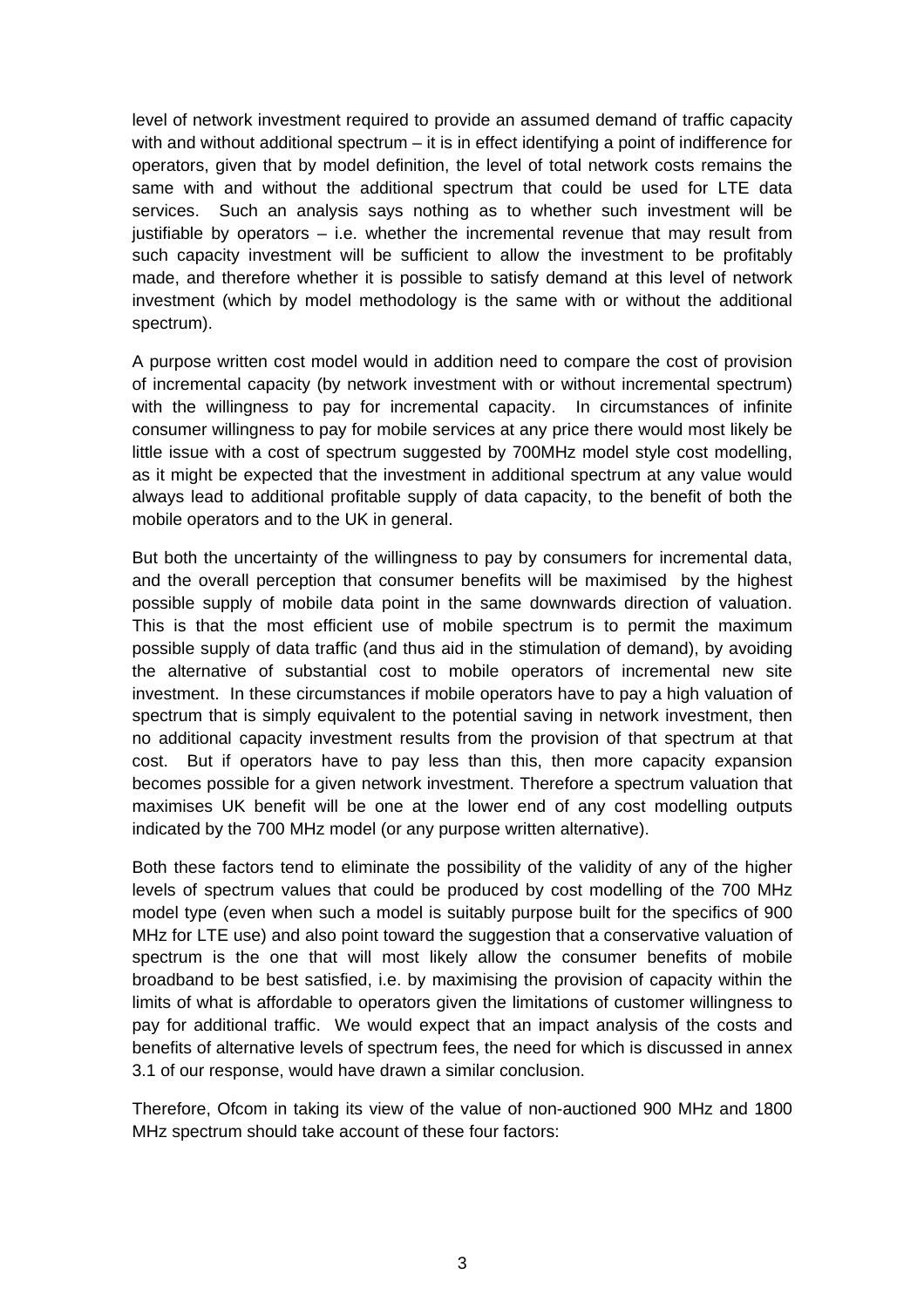- the very much reduced range of outputs that would result from resolving the admitted unsuitability of the 700 MHz model by substituting a purpose built cost model for 900 MHz, with appropriate parameters and assumptions,
- the lower valuation of 900 MHz than 800 MHz implied by the cost model's intensity of use of the two bands,
- the downward pressure on spectrum fee levels arising from the increased confidence in the availability of future spectrum both of Ofcom's immediate priorities of 2.3 GHz, 3.4GHz and 700 MHz and beyond that, the prospect of additional spectrum as traffic demands require, and
- the limitations imposed by the lack of consumer willingness to pay for additional data traffic set against the consumer benefit of maximising the level of such traffic.

All of these point to the same conclusion – that a lower spectrum value is appropriate in the context of fee setting than the £23m and £14m per MHz for 900 MHz and 1800 MHz respectively that is provisionally adopted in the current Ofcom consultation.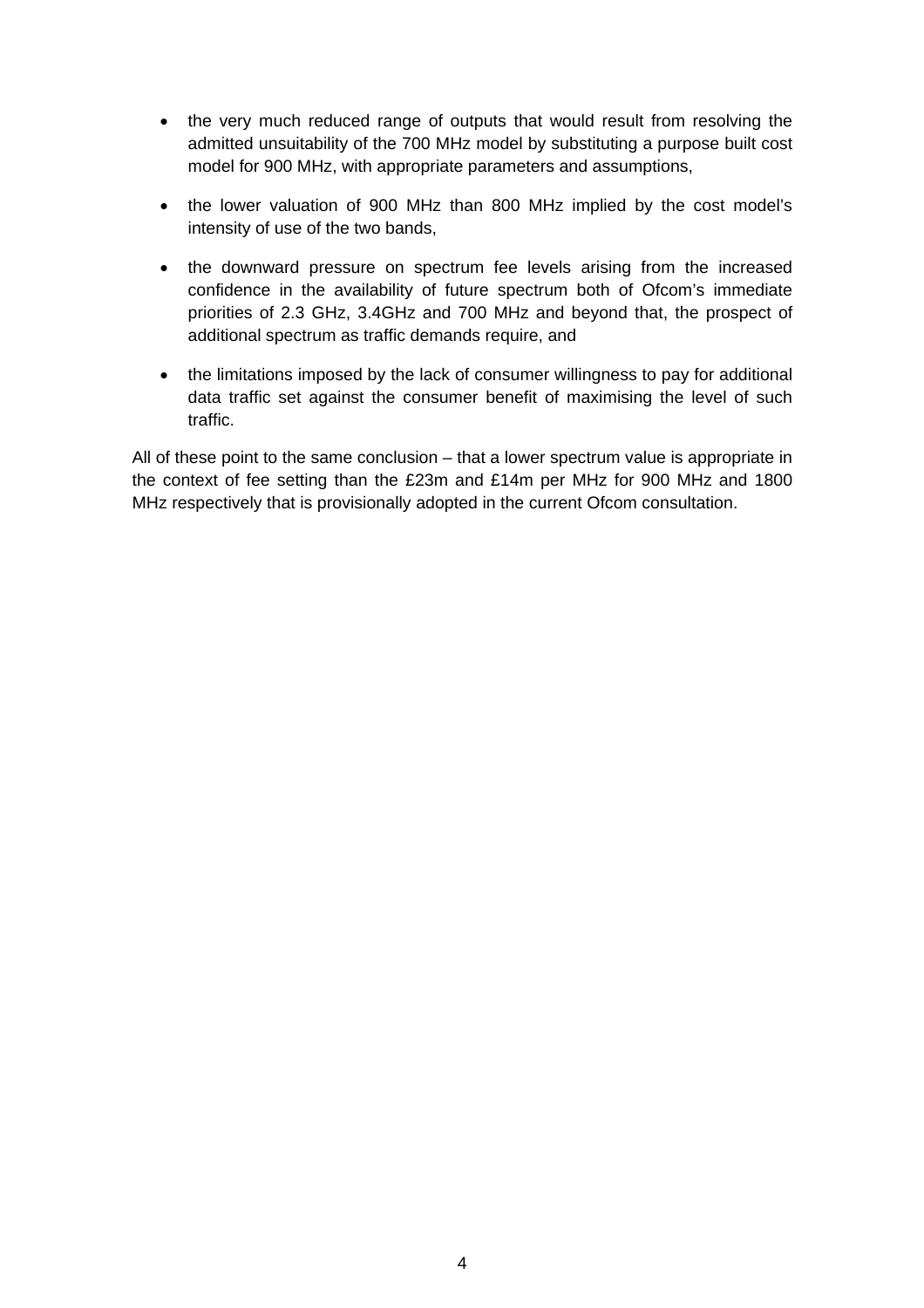#### **Section 1 Future spectrum release**

Ofcom recognises the risk that (now somewhat aged) evidence from previous auctions - including the UK auction itself - may overstate the value of spectrum given the continuing increase in certainty over release in the UK of additional mobile broadband spectrum. Ofcom states:

*"We recognise the possibility that market values may have changed since the time of the UK 4G auction early in 2013. It is possible that there have been changes which could have increased the value of spectrum in the ALF bands,"* 

However Vodafone notes that in reality Ofcom does not advance any reasons why this upward movement might have occurred. Ofcom continues:

*"But there are also developments which may have reduced their value."2* 

Here Ofcom does provide some evidence:

*"To take account of the possibility of greater certainty of availability since the 4G auction of spectrum bands that may be substitutes for the ALF bands, we propose to set ALFs conservatively."3* 

Ofcom in fact is somewhat understating the strength of this factor. Closer analysis of Ofcom's spectrum policy position demonstrates that it has committed itself not only to the release of considerable quantities of additional "mobile broadband" spectrum in the short to medium term (2.3 GHz, 3.4 GHz, 1452-1492 MHz and 700 MHz) but also to release further spectrum as and when it is required for mobile services.

The effect of this statement of policy must have the impact of reducing forward-looking spectrum values (compared to the time before this statement was made).

The developments that have reduced spectrum value are relatively straightforward. They relate to increased certainty of the supply of alternative mobile spectrum. Ofcom, in its modelling work described in annex 9 of the present consultation, considers the value to the operator of an additional 2 \* 5MHz of 700MHz (as a proxy for 900MHZ) for LTE use. The present core bands for LTE are those that are in current use for LTE, i.e. 800MHz, 1800MHz and 2600MHz.

The modelling by Ofcom assumes that the future long term value of 900 MHz spectrum lies in its ability to supplement the existing LTE spectrum. We would agree. But in this its utility is compromised by the fact that 900 MHz is not currently an effective LTE band – as was discussed in annex 8 of Vodafone's January submission. This limitation does not appear to have been fully recognized in Ofcom's modelling of spectrum value, as we discuss below.

 2 Consultation at 1.39

<sup>&</sup>lt;sup>3</sup> Consultation at 1.41, Vodafone emphasis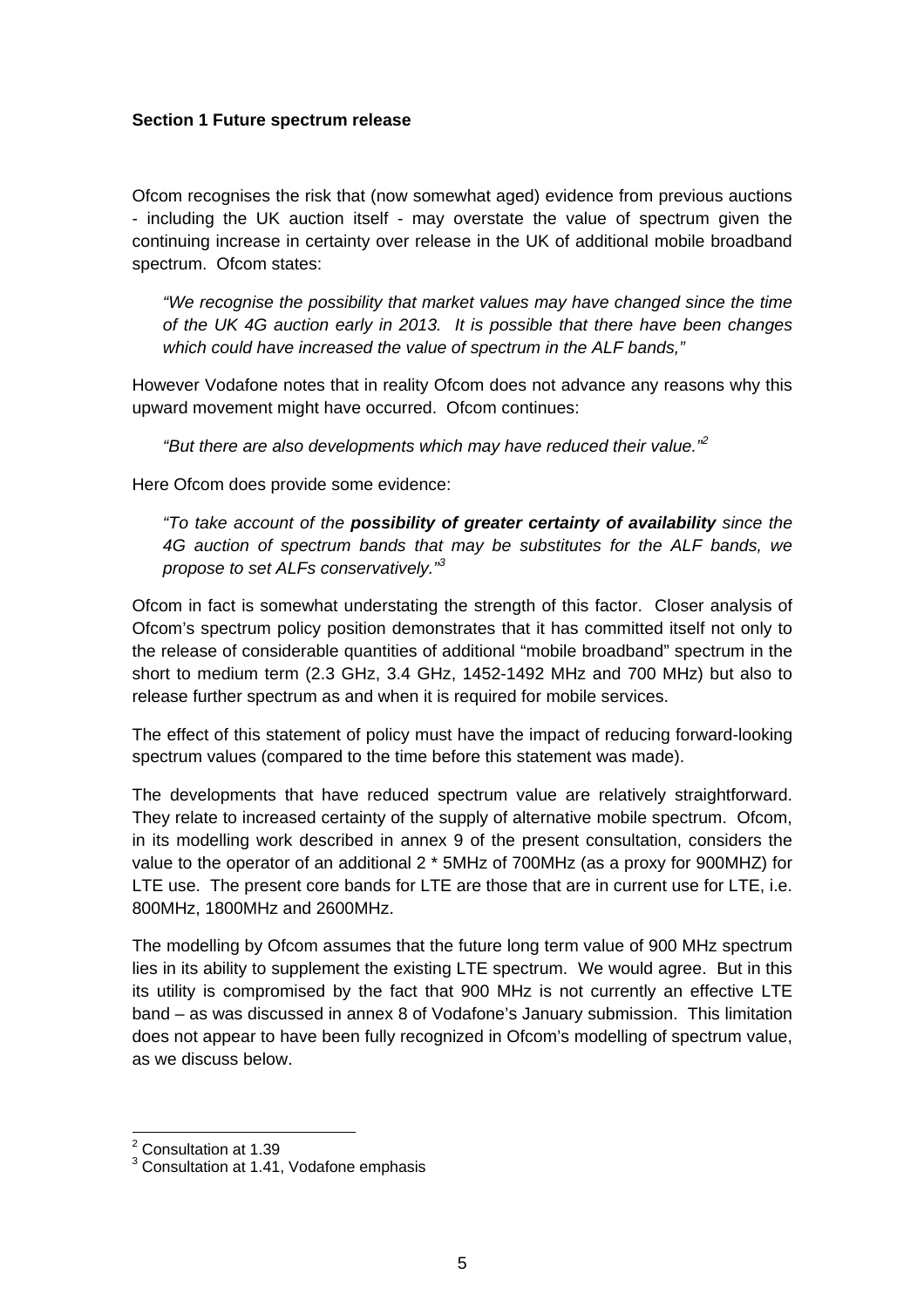The existence of alternative substitute bands will also drive down the value of the band – the more clear the availability of substitute bands becomes, the lower the value of 900 MHz becomes. Vodafone made this overall point in its response to the October 2013 ALF consultation and Ofcom has accepted it:

*"Possibility of greater certainty of availability of future mobile spectrum* 

*1.40 The bands where there is currently most momentum behind mobile use are 700 MHz, 2.3 GHz, 3.4 GHz and 1452 - 1492 MHz. These bands were all recognised at the time of the 4G auction as likely to become available for mobile use. However, developments since the 4G auction have progressed the position in relation to each band and this might have further increased the degree of confidence in their future availability. The evidence suggesting the possibility that there could be greater certainty of availability in one or more of these bands as a result of these developments is set out in Annex 9. This might reduce the forward-looking market value of the ALF bands, 900 MHz or 1800 MHz (or 800 MHz or 2.6 GHz which we use in step 1 of our approach). This is because the bands set out above may be substitutes for the ALF bands (even if not necessarily close substitutes).* 

*1.41 To take account of the possibility of greater certainty of availability since the 4G auction of spectrum bands that may be substitutes for the ALF bands, we propose to set ALFs conservatively."* 

The somewhat enlarged discussion in annex 9 of the present consultation on the matter is pretty limited in tone – it does not draw out the substantial progress that has been and is being made by Ofcom in increasing the certainty of the availability of these bands.

*"A9.6 The bands where there is currently most momentum behind mobile use are 700 MHz, 2.3 GHz, 3.4 GHz and 1452 - 1492 MHz. For all of these bands, the suggestion that they could be used for mobile broadband pre-dates bidding in the UK 4G auction in January and February 2013. However, we accept that there have been further developments since then."* 

Ofcom then briefly summarises in A9.6 and A9.7 the work that it has done on these bands, and also the potential release of additional spectrum beyond these. Ofcom then adds a rider:

*"A9.9 In any case, most further spectrum releases will take place some years into the future. We discuss the development of the ecosystem for LTE900 (which has implications for the timing of LTE use by 900 MHz compared to other bands) in paragraphs A7.80-A7.82 of Annex 7."* 

We would obviously agree that all of the specific bands identified above have been suggested for mobile use for some time. Furthermore in the MTR model Ofcom in its current provisional form $4$  calculates that there is at present sufficient spectrum available for the average operator for LTE use, to absorb the anticipated increase in data traffic

<sup>&</sup>lt;sup>4</sup> In the model supporting the June 2014 MTR consultation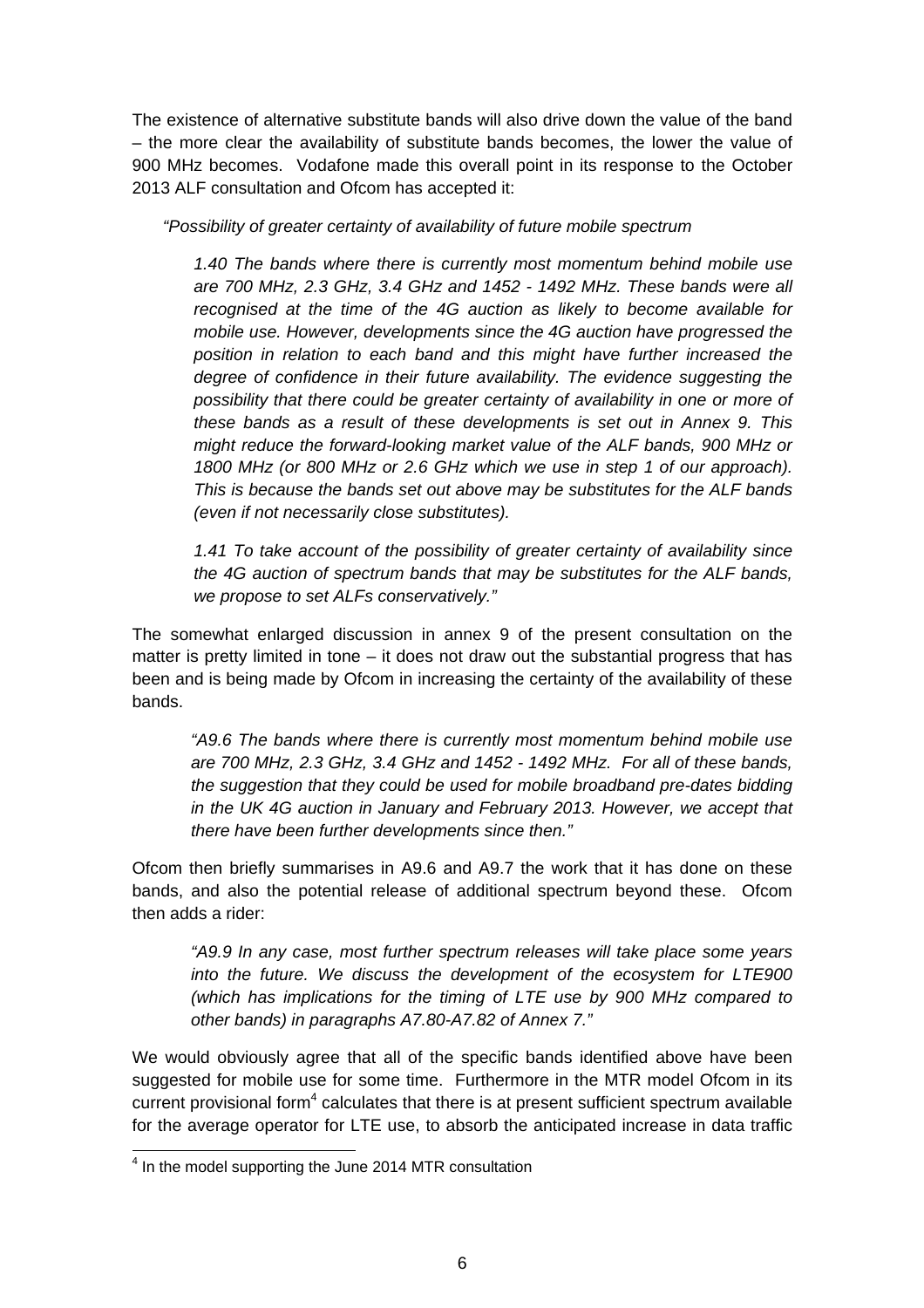in the short term, without needing to draw on either LTE 900 or any additional band. However this will not last indefinitely.

The fact that this additional spectrum has been on a shopping list for some time is no guarantee of its delivery into the hands of the mobile operators – it is the level of certainty that has changed from the date of the auction. As we have discussed before it would not have been appropriate for Auction bidders to have discounted their immediate need for usable LTE spectrum on the grounds that some other possibly usable spectrum might become available at some relatively ill-defined future date. Such spectrum would have been a totally inadequate substitute for the auctioned spectrum.

But once the operators had secured from the Auction<sup>5</sup> sufficient spectrum to be able to launch competitive 4G services, the need for any additional spectrum is only to provide additional capacity when required. Given the uncertainty of data demand forecasts, it is not clear when this additional capacity will be required. As a result of the carrier aggregation capability of LTE-A and the steady increase in additional harmonised bands it is of less criticality than in the past which particular spectrum band will be needed or will be used to provide any additional capacity. Therefore any increase in the certainty of supply of future additional spectrum will inevitably have a downward impact on the value of the non-core LTE spectrum, such as 900 MHz.

There are two relevant points arising from Ofcom's post-auction work:

- The ongoing international developments plus the actions of Ofcom have substantially increased the likelihood (and improved the certainty of the timing) of the 2.3GHz, 3.4 GHz and 700 MHz spectrum being made available for mobile use than operators could have expected at the time of the auction.
- But furthermore there has now been in the Mobile Data Strategy statement a clear exposition of Ofcom's policy that if needed, additional spectrum will also be made available.

Ofcom's conclusion in 1.40 quoted above is pretty clear - that there is very considerably greater certainty than at the time of the auction in February 2013 that both more spectrum will be made available and that spectrum release is proceeding on a known timetable. It is now very certain that the 700MHz, 2.3GHz and 3.4GHz bands will be made available for mobile use within the next few years: but significantly in addition the mobile data strategy statement makes clear that if needed additional spectrum will be made available for mobile use over a longer time period.

# *2013 spectrum activity post Auction*

Vodafone laid out in its response to the October 2013 consultation in January 2014 the ways in which the confidence in the availability of additional spectrum had increased

  $5$  And by the release of 2\*15 MHz of 1800 MHz by EE to H3G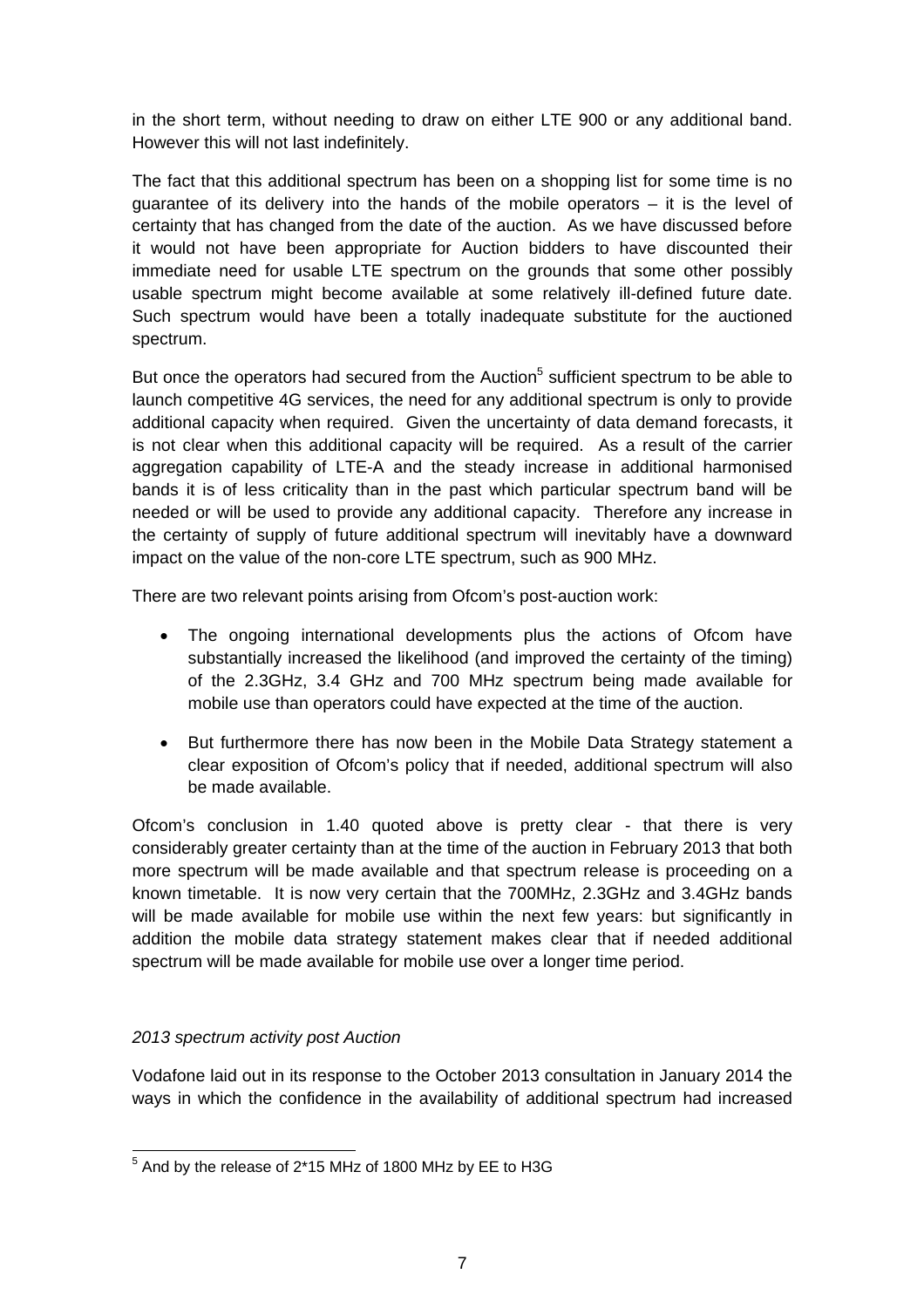between the time of the auction and January 2014. We do not reiterate these 2013 activities here, but simply list the relevant Ofcom publications.

- Spectrum pricing for terrestrial broadcasting March 2013
- Future demand for mobile broadband spectrum and consideration of potential candidate bands March 2013
- Annual plan 2013/14 March 2013
- Future use of the 700 MHz band April 2013
- Public Sector spectrum release June 2013
- UHF and VHF spectrum planning call for inputs to Ofcom's plans for the potential procurement of models, tools & services July 2013
- Spectrum management strategy Ofcom's approach to and priorities for spectrum management over the next ten years, October 2013
- 2.3 and 3.4 GHz spectrum award: consultation on a 3.4 GHz band plan, varying UK Broadband Limited's licence and a call for inputs on other aspects of the award, October 2013
- Mobile data strategy consultation November 2013
- Draft annual plan 2014/15 December 2013

# *2014 spectrum activity post submission of Vodafone previous consultation response*

It is very obvious that there have been further developments since our response to the previous spectrum consultation was submitted, that further increase the confidence in the availability of substitutes, in the near term and further in the future.

It is worth highlighting these, as they will only have served to further reduce the value of 900MHz spectrum. Simply from inspecting Ofcom's website we can see the following substantial developments since the Vodafone consultation response was submitted in January 2014:

Ofcom publications:

• Public Sector Spectrum Release (PSSR): Technical coexistence issues for the 2.3 and 3.4 GHz award February 2014

http://stakeholders.ofcom.org.uk/consultations/pssr-2014/

• Ofcom Annual Plan, March 2014.

http://www.ofcom.org.uk/about/annual-reports-and-plans/annualplans/annual-plan-2014-15/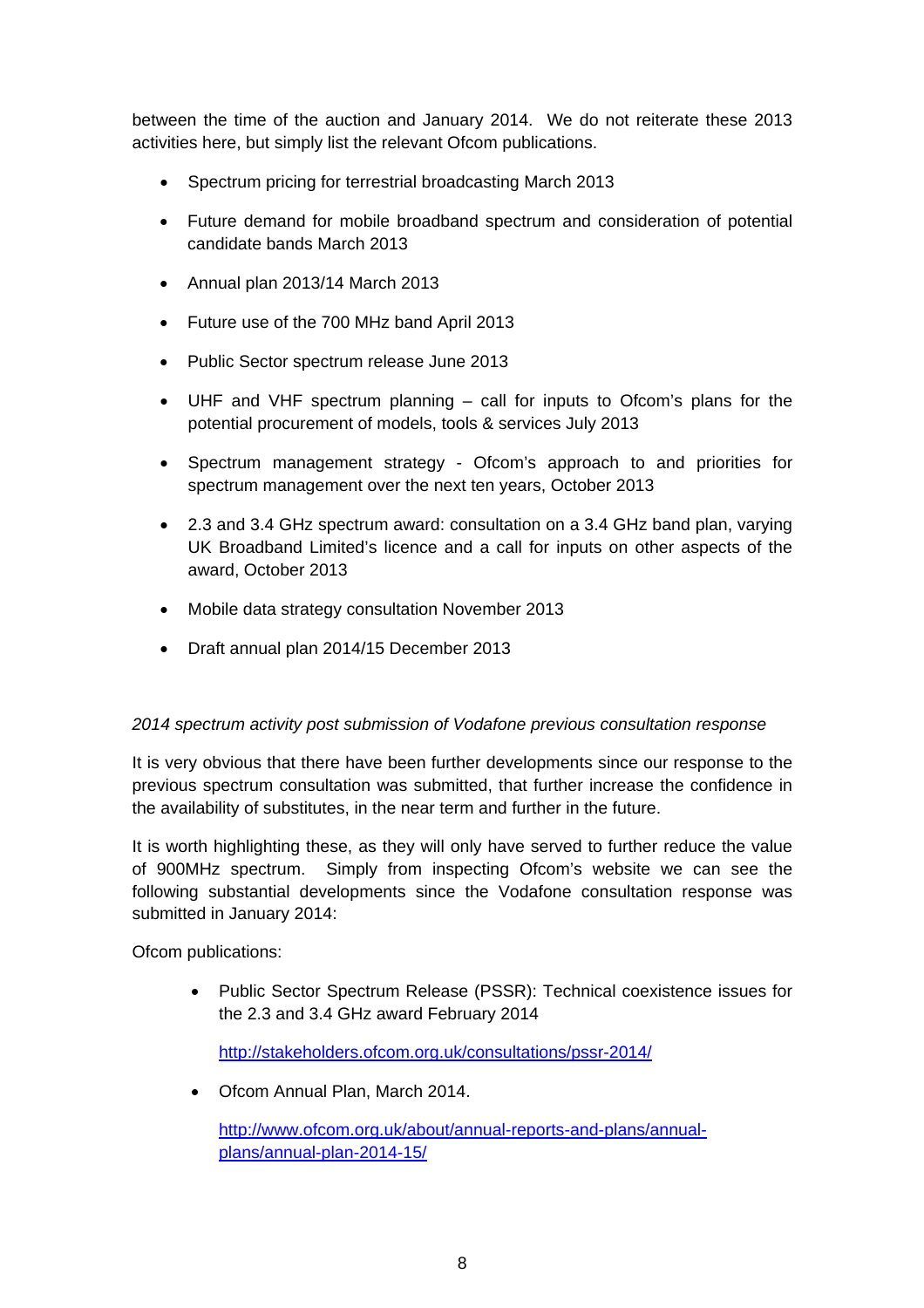• Ofcom spectrum management strategy Statement, April 2014

http://stakeholders.ofcom.org.uk/consultations/spectrum-managementstrategy/

• Mobile Data Strategy Statement, May 2014

http://stakeholders.ofcom.org.uk/consultations/mobile-datastrategy/statement/

• Consultation on future use of the 700 MHz band - Cost-benefit analysis of changing its use to mobile services, May 2014

http://stakeholders.ofcom.org.uk/consultations/700MHz/

• Variation of UK Broadband's 3.4 GHz Licence, June 2014

http://stakeholders.ofcom.org.uk/consultations/uk-broadband-licence/

• Ofcom consultation on the UK preparations for the World Radiocommunication Conference 2015 (WRC-15), June 2014

http://stakeholders.ofcom.org.uk/consultations/wrc15/

We consider each of these in more detail below, but fundamentally the documents are cumulative in impact in indicating the continuing progress towards the release to mobile of Ofcom's current priority spectrum of 2.3 MHz, 3.4 MHz and 700 MHz. They build on, and reinforce each other in this respect. The 700 MHz consultation is an unequivocal endorsement of the policy advantage of the use of this band by mobile over DTT, and sets out potential release timings for the band. The spectrum management Statement and the MDS Statement significantly build on this, by looking beyond these spectrum releases to consider what else is possible and might be needed in response to the expectation of mobile data traffic growth. The WRC-15 input document summarises Ofcom's view of the priority of these additional bands.

The Spectrum Management Statement also points to the wider social benefits of mobile data consumption, that is greater than any simple producer surplus - the 700 MHz consultation addresses a similar point, in that Ofcom uses the possible cost saving from mobile network operator use of the spectrum as a proxy for the consumer benefits, but then estimates a further set of consumer benefits on top of this. The implication of this work is that consumer benefits will be maximised by the greatest possible supply of capacity to meet the traffic demand.

The conclusion that can be drawn from this evidence is that there is an increasing certainty of additional spectrum on top of that established by Vodafone in our January 2014 response to the previous consultation, and this increasing certainty acts to reduce the value of incremental mobile broadband spectrum such as 900 MHz.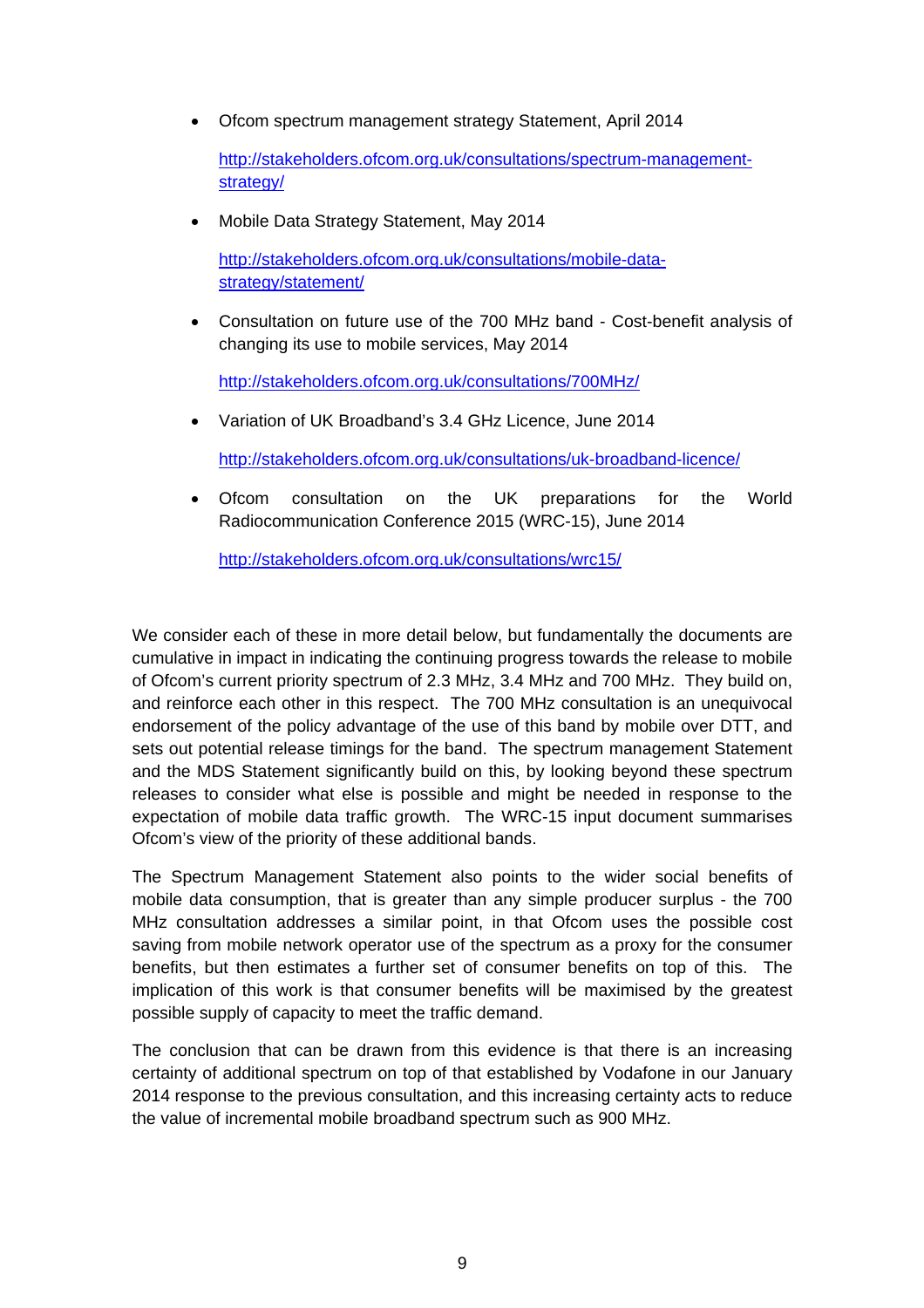But in addition there has been the publication by the DCMS of the government's UK spectrum strategy, March 2014 – *"delivering the best value from spectrum for the UK"*

We consider this report first, before quoting key passages from the various Ofcom statements, consultations and other documents that have been published since January 2014. We quote from the Ofcom documents extensively without apology, as we consider that Ofcom makes Vodafone's case on the increasing certainty of future spectrum supply very coherently.

# **1.1 DCMS UK spectrum strategy**

https://www.gov.uk/government/publications/spectrum-strategy

Effectively this lays out the overall structure which the individual Ofcom documents can be seen to be following and elaborating. It is a high level document, concerned with maximising the consumer benefit from spectrum; the most relevant quote can be taken directly from the ministerial foreword:

*"We want to make the most of any globally agreed changes in spectrum use, such as those which will support ubiquitous mobile broadband. And we want to be a global leader in driving better value from spectrum."* 

*"Our vision is for use of spectrum to double its annual contribution to the economy by 2025 through offering business the access it needs to innovate and grow, and everyone in the UK the services they need to live their lives to the full."* 

It follows quite straight forwardly from this that the release of spectrum to mobile use to facilitate mobile broadband becomes a major priority for the UK.

# **1.2 Ofcom Public Sector Spectrum Release (PSSR): Technical coexistence issues for the 2.3 and 3.4 GHz award, consultation February 2014**

http://stakeholders.ofcom.org.uk/consultations/pssr-2014/

In and of itself, this consultation adds relatively little, except to signify the continuing progress in the release of the bands, and the increasing certainty of a future auction, with various problems being addressed and resolved. It also includes a useful timetable. This might be seen in contrast to the 800 MHz and 2600 MHz spectrum release process, which for a multiplicity of reasons was very prolonged. Ofcom notes:

*"1.3 We propose to conduct a market led award of the spectrum through an auction process. We anticipate the bands will attract interest from mobile network operators looking to use the spectrum for high power 4G mobile, using technologies such as Long-Term Evolution (LTE)."*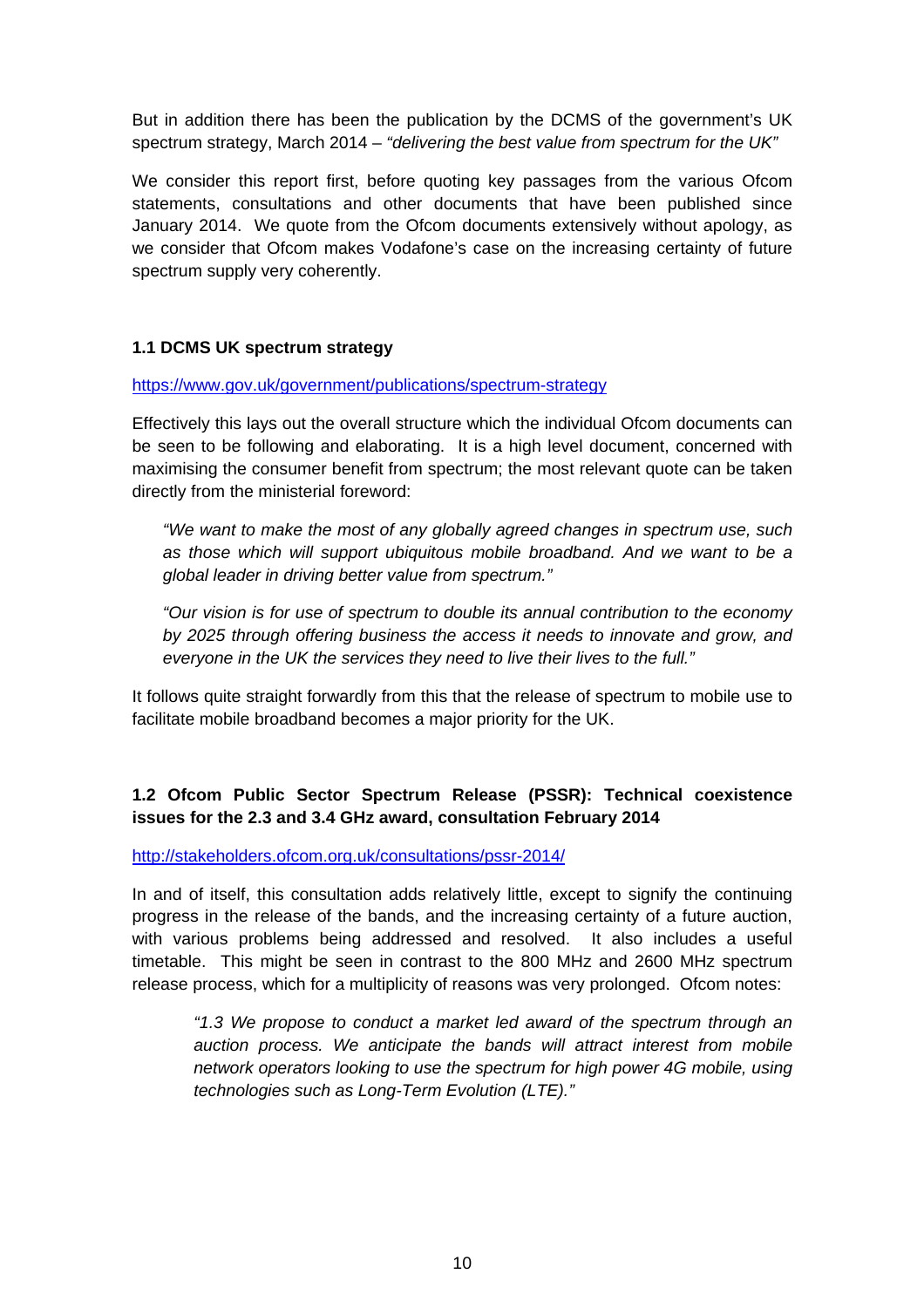*"15.2 The publication of this consultation should be viewed within a broader context of progress towards the award. It sits alongside a number of other events:* 

- *Around March 2014 we expect the European Commission's Radio Spectrum Committee to confirm a CEPT decision to identify TDD as the preferred channelling arrangement at 3.4-3.6 GHz (i.e. including the 3.4 GHz award band) throughout Europe – but with FDD as an alternative for those administrations which would prefer to use it.*
- *Around April 2014 we intend to issue the statement on amateur use in the release bands (2.3 and 3.4 GHz) and adjacent spectrum bands.*
- *Around June 2014 we expect the European Electronic Communications Committee to confirm a draft decision setting out harmonised technical and regulatory conditions for the 2.3 GHz band based on TDD channelling arrangements only. This would not be binding on member states. However there may be a subsequent binding EC Decision based on this work around 2015*
- *In summer 2014 we intend to consult on proposals for auction design including auction rules - and on non-technical licence conditions. The latter will be informed by responses to our earlier Call for Inputs on those aspects of the award.*
- *In spring 2015 we expect to be in a position to publish a full statement on auction design and technical coexistence issues, plus our Information Memorandum for the 2.3 and 3.4 GHz award.*
- *Between autumn and winter 2015 on currently anticipated timelines we could commence an auction process. This would be in line with the MoD's intention that an award process would be completed in the 2015/16 financial year, as set out in a press release of September 2013."*

#### **1.3 Ofcom Annual Plan, March 2014.**

http://www.ofcom.org.uk/about/annual-reports-and-plans/annualplans/annual-plan-2014-15/

The 2014/15 annual plan states as Strategic purpose 2 for the year, under the heading of "*secure optimal use of spectrum*":

"*Prepare for the award of the 2.3GHz and 3.4GHz bands and for the potential change of use of the 700MHz band"*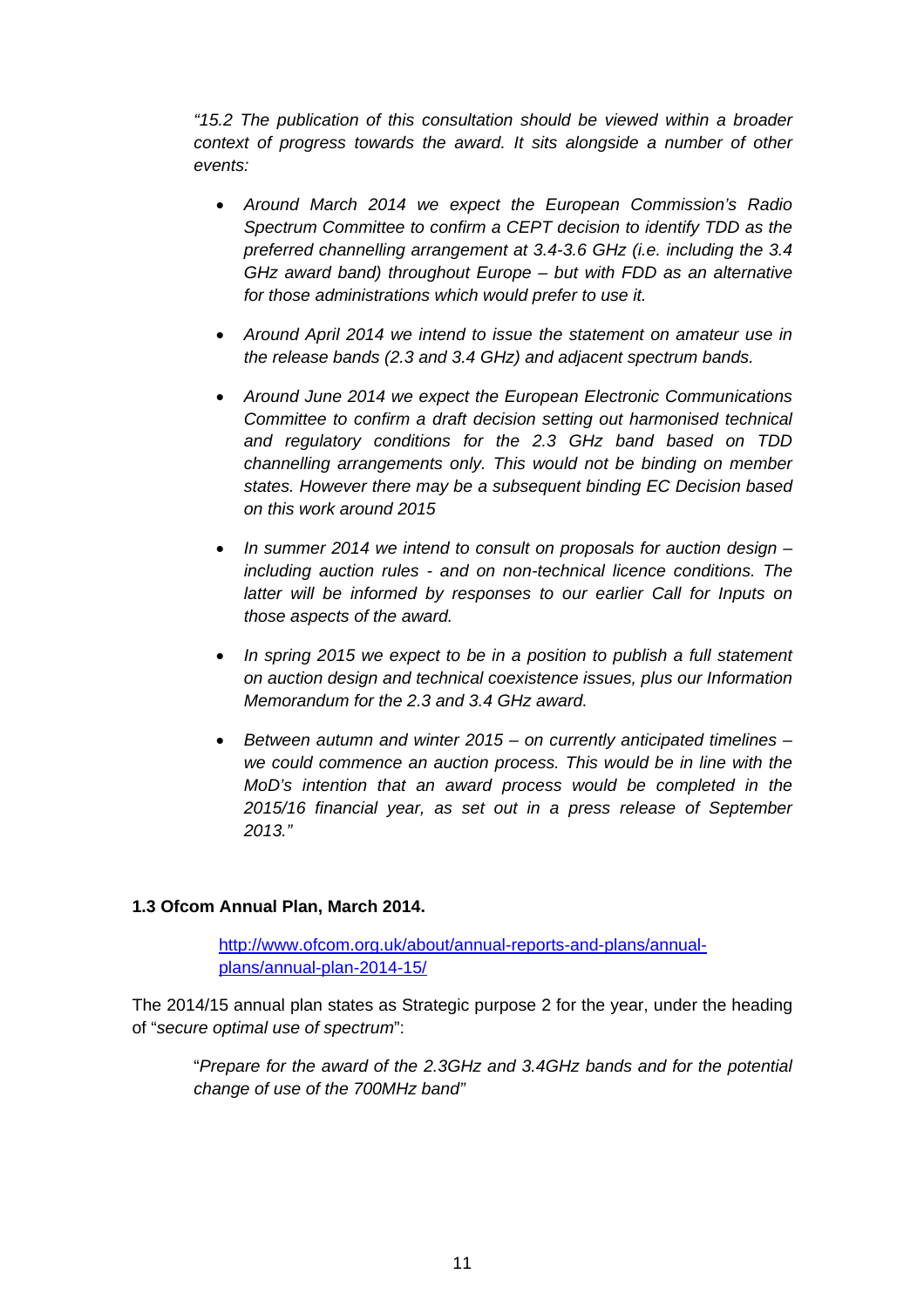#### **1.4 Ofcom spectrum management strategy Statement, April 2014**

http://stakeholders.ofcom.org.uk/consultations/spectrum-management-strategy/

In the executive summary, in table 1 on page 5, Ofcom lays out its priority areas. The first three are:

- Priority 1 is *"addressing future mobile demands, recognising the importance of improving mobile coverage, and the availability of new mobile services*"
- Priority 2 is "*implementing our strategy for the 700MHz band" i.e. the release to mobile*
- Priority 3 is "*supporting the Government's public sector spectrum release programme*"

The executive summary then goes on to say:

*"1.10 Our key objective when managing spectrum is to deliver its optimal use, meaning the use that delivers the greatest value to UK citizens and consumers"* 

*"1.9 We therefore expect to see:* 

o *a continuing emphasis on re-purposing the use of some spectrum bands as an important means of addressing changing spectrum needs. At the same time frictions between the long timescales often required to enable change of use and the fast pace of technology developments are likely to persist."* 

Table 2 then fleshes out the work programme to achieve these priorities. The first three sections are as follows:

| Table 2 - Work programme in support of our priority areas                     |                                                                                                                                                                                                                                                                                                                                                                                                                                                 |                                                                                                                                                                                                                                                                                                                                                                                                                                                                                     |                                                                                                                        |  |  |  |  |
|-------------------------------------------------------------------------------|-------------------------------------------------------------------------------------------------------------------------------------------------------------------------------------------------------------------------------------------------------------------------------------------------------------------------------------------------------------------------------------------------------------------------------------------------|-------------------------------------------------------------------------------------------------------------------------------------------------------------------------------------------------------------------------------------------------------------------------------------------------------------------------------------------------------------------------------------------------------------------------------------------------------------------------------------|------------------------------------------------------------------------------------------------------------------------|--|--|--|--|
| <b>Priority area</b>                                                          | <b>Issues that Ofcom is already considering</b>                                                                                                                                                                                                                                                                                                                                                                                                 | Issues that are likely to become relevant within the next 5<br>vears                                                                                                                                                                                                                                                                                                                                                                                                                | Issues potentially relevant over the longer term                                                                       |  |  |  |  |
| Mobile data, mobile<br>coverage and<br>availability of new<br>mobile services | . Preparations for WRC-15 (especially Al 1.1) and other<br>ongoing international engagement<br>. Developing a long term perspective on demand and supply<br>options<br>. Assessing the potential role of licence exempt and sharing<br>approaches and implications for the supply balance<br>. Monitoring progress in mobile coverage and networks'<br>performance                                                                              | . Considering harmonisation opportunities for UK spectrum<br>use opened by international decisions<br>• Applying our approach to assessing and enabling use of<br>additional spectrum for mobile data as relevant<br>. Exploring options for the further extension of geographical<br>coverage of mobile voice and data services                                                                                                                                                    | .5G technology evolution: consideration of new<br>equipment standards and potential impact on<br>spectrum requirements |  |  |  |  |
| 700 MHz strategy<br>implementation and<br>the future of free-to-<br>view TV   | • International engagement on 700 MHz harmonisation and<br>coordination discussions<br>. Initial Cost Benefit Assessment on 700 MHz re-purposing<br>for consultation<br>. Explore opportunities to reduce and avoid future disruption of<br>DTT platform<br>. Engage with industry on role of DTT and the future of free-<br>to-view TV<br>· Participating in international discussions on the longer term<br>future of spectrum at 470-694 MHz | • Final decision on 700 MHz repurposing<br>If appropriate thereafter:<br>• 700 MHz award design if relevant<br>. Work with interested parties to prepare for changes and to<br>monitor progress<br>. Develop detailed plans, set up delivery structures and<br>implement regulatory steps required to enable transition<br>. Monitor developments in market and regulatory<br>developments including TV distribution technologies and<br>implications for the long term role of DTT | . Enabling action and regulatory support to 700 MHz<br>clearance and award, if appropriate                             |  |  |  |  |
| <b>Supporting the PSSR</b><br>programme                                       | . Undertaking the auction of the spectrum vacated by MoD at<br>2.3 and 3.4 GHz<br>. Supporting the government on sharing opportunities                                                                                                                                                                                                                                                                                                          | • Supporting the government's considerations of mechanisms<br>to secure efficient use of spectrum by public bodies<br>• Leveraging our experience on spectrum sharing into Public<br>Sector spectrum<br>. Moving towards unified information on spectrum usage and<br>frequencies available for shared access across civil and<br>crown holdings.                                                                                                                                   | . Supporting the government in future releases                                                                         |  |  |  |  |

#### Taking A (Mind) and manager in account of account city and account

Deeper into the document, we find the following: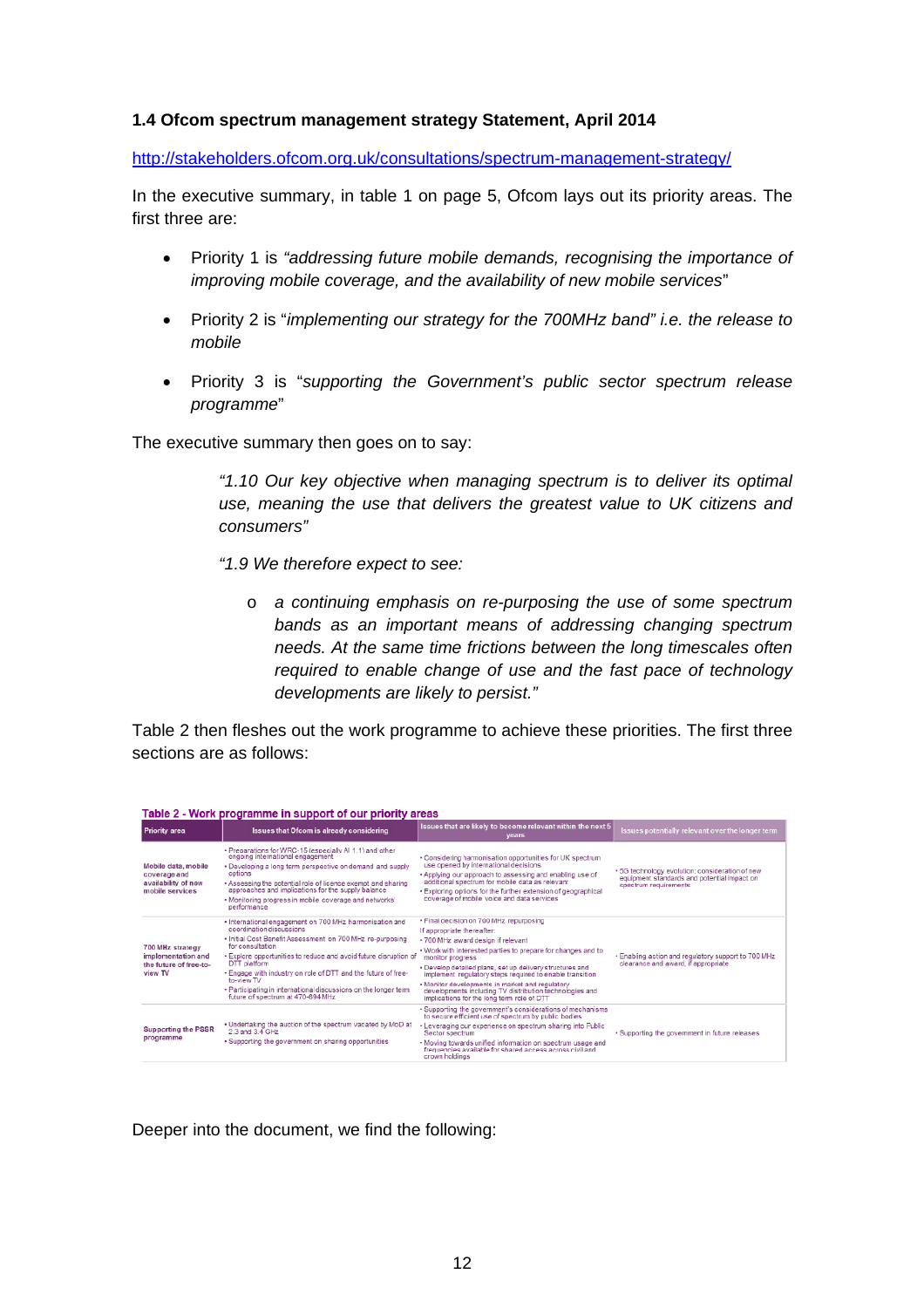*"3.5 Growing demand for mobile data will have important implications for the management of spectrum over the next decade. A greater proportion of the population can now afford, and choose to buy, internet-enabled wireless devices such as smart phones and tablets. Thus a growing proportion of the population uses mobile data services, and each user tends to consume more data. The rising popularity of over-the-top services, including on-demand video, is likely to sustain mobile data consumption over time. These trends could see the volume of data consumed over mobile networks grow by many orders of magnitude; recent analysis for Ofcom suggested a central estimate of demand in 2030 might be of 80 times the 2012 level, although projections of this growth*  rate are subject to high levels of uncertainty. Moreover, demand will be highly *concentrated in urban, hot-spot locations, placing even greater pressure on spectrum access at these locations. As the consumption of mobile data grows, consumer expectations around widespread data coverage are also likely to increase."* 

And:

*"4.6 We consider that, in general, the optimal use of spectrum is most likely to be secured for society if spectrum is used efficiently, that is if it delivers the maximum benefits (or value) for society. The total value to society from spectrum use derives from two broad sources of value, namely, private value and wider social value as depicted in Figure 2 below.* 



#### Figure 2: Components of value to society from spectrum use

*4.7 The private value of spectrum use is the value (for the consumer and service provider) generated as a direct result of the use that is made of it. The wider social value of spectrum use is the value (for others) that is generated indirectly, or as a by-product of the use that is made of it.* 

*4.8 When considering the benefits (or value) of spectrum use, therefore, we consider all sources of value, whether or not these can be monetised (i.e. can*  be captured in the price that is paid for the service provided). These additional *sources of value include the indirect benefits ("wider social value") that society derives from the use of spectrum (e.g. as a result of increased social cohesion, or the plurality of the media). Whilst putting a value on the indirect value of spectrum use can be challenging it is still possible for robust decisions to be reached on the basis of a qualitative assessment of the relative wider social value of services."*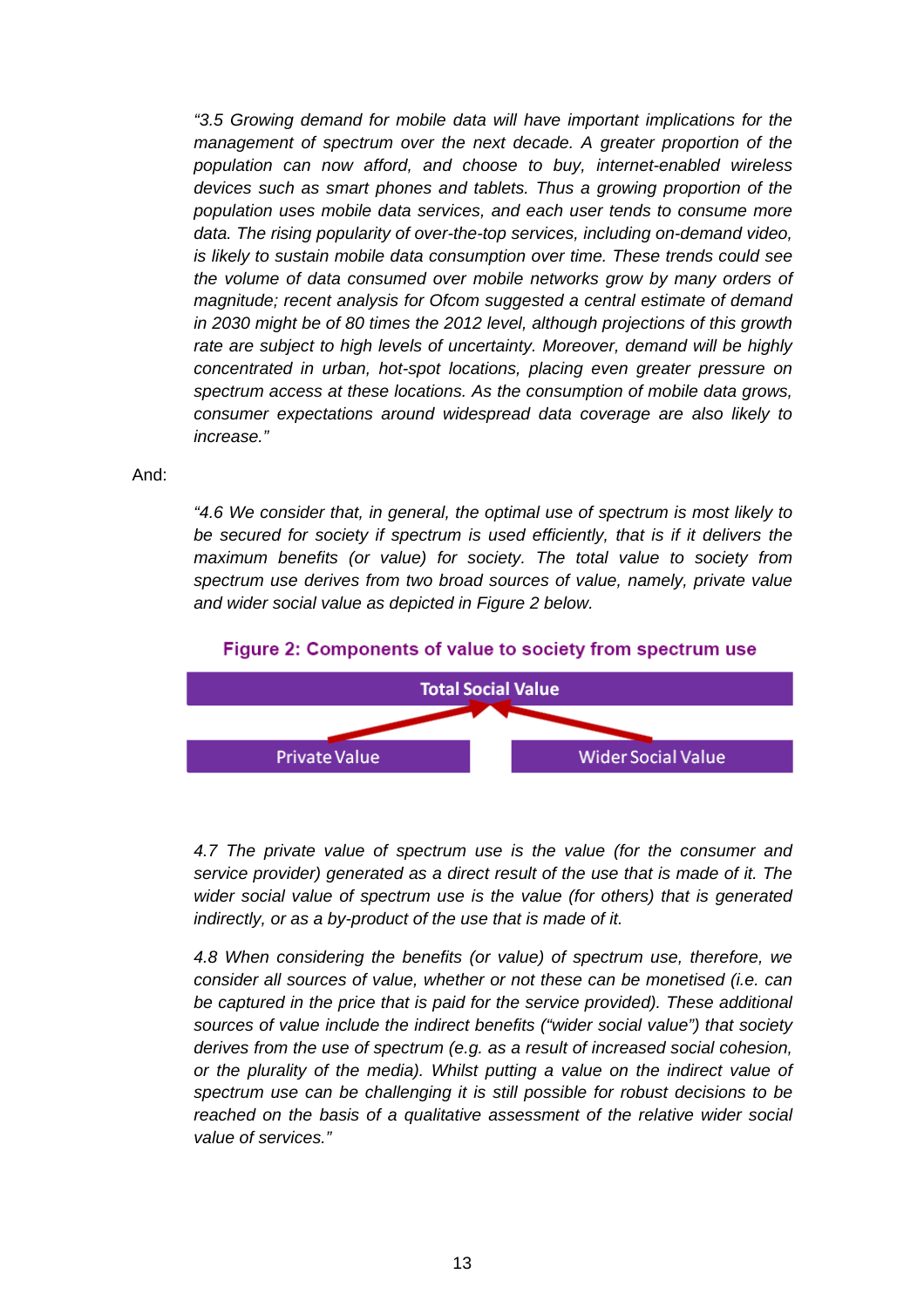*"5.8 Demand for mobile data is likely to continue to increase significantly in future. As demand for capacity generated by handheld devices increases, expectations of ubiquitous data coverage are also likely to become increasingly relevant.* 

*5.9 There have been a range of predictions of future demand for mobile data, and we acknowledge that any long term forecasts in this sector will have a high degree of uncertainty. However, the potential scale of this challenge, the potential benefits that could be achieved by meeting it, and the long lead times normally associated with changing spectrum use, where appropriate, mean that maintaining a forward looking perspective on these issues is a priority for us.* 

*5.10 There are a range of potential solutions to meeting the mobile data challenge, including the use of more efficient technologies and greater use of small cells. However, additional spectrum is likely to be a one component of the relevant mix of future solutions. This spectrum could be made available through spectrum re- purposing or spectrum sharing (e.g. where the use of the spectrum could be for off-loading data from mobile networks, including Wi-Fi off-loading)."* 

The obvious issue that arises from these points in the present context is whether setting a higher or lower charge for 900 MHz or 1800 MHz spectrum fees is likely to raise or lower the total social value that can be obtained from the use of spectrum. It follows that:

- if the level of consumer benefit is related to the level of data traffic that is consumed,
- and that no more data can be consumed than the mobile operators are able to supply,
- then the industry position that makes most likely the provisioning of the maximum supply and hence maximum consumer benefit is one where the costs of that provision are minimised

As we discussed in annex 3.1 of the present consultation, sadly lacking from Ofcom's evaluation of the level of spectrum fees is any impact analysis, in relation to this specific point – i.e. the level of spectrum fees that maximises consumer benefit, whilst still satisfying the broad range of possible views of "full spectrum value".

The statement then goes on to say:

*"5.11 Any future spectrum re-purposing for mobile data use could involve significant costs and disruption. We would expect to proceed with such repurposing only in cases where we considered that the incremental value of the new use was greater than the value associated with alternative or incumbent spectrum uses. If regulatory action is necessary to bring about such changes we would consider the case with reference to the full range of costs*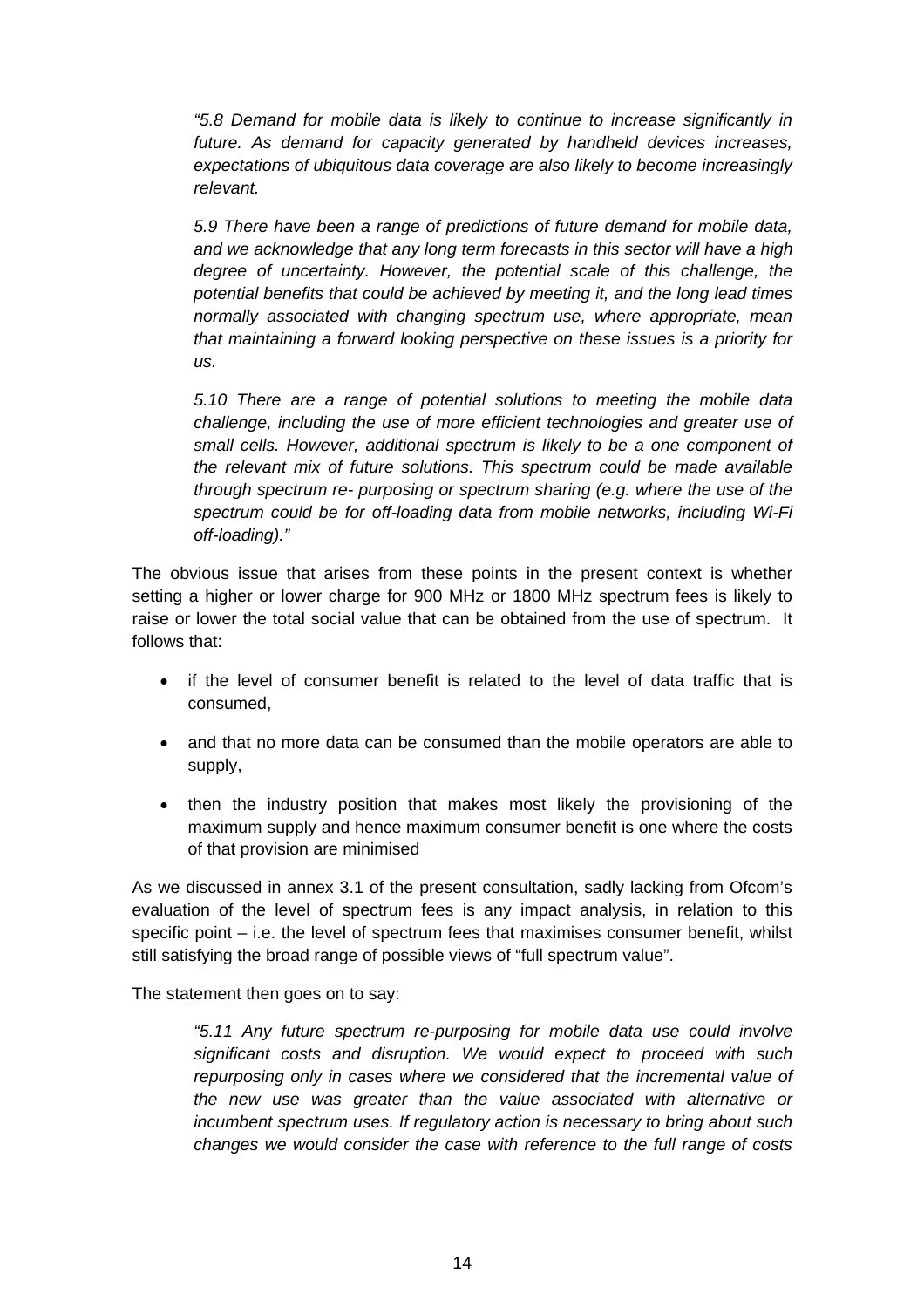*and benefits associated with change of spectrum use, as well as consideration of all our duties."* 

*"5.13 Our work in this area will cover three key areas: contributing to international debate and decisions, maintaining a long term perspective on changing UK demand and options to address this, and progressing our work on mobile coverage. This is in addition6 to the work in the following two areas which have been identified as separate priorities in their own right and discussed below, but which are clearly relevant to mobile data:* 

- *supporting the government in delivering its PSSR Programme and in particular the release of 2.3 GHz and 3.4 GHz by Ofcom; and*
- *implementing the 700 MHz strategy."*

*"5.20 Over the coming years, we will need to maintain an informed view of how demand for wireless data continues to evolve, and how international, market and technology changes affect mitigation options for increasing mobile data capacity if this emerges. This will be crucial not only to sustain the current increasing benefits associated with growing mobile data use<sup>7</sup>, but also to ensure that any potential impacts on incumbent spectrum users, whose access to spectrum could be affected by accommodating more mobile use, are properly accounted for and managed.* 

*5.21 We are developing a mobile data strategy to help us understand how we can create options to address long-term growth in mobile data whilst taking account of other spectrum users. Two specific objectives are i) to inform the UK position in the important international debates on future mobile spectrum discussed above; and ii) to prioritise Ofcom's future spectrum work programme relating to mobile data. In doing this we are looking to the longer term and beyond the tranche of spectrum (including 700 MHz, 2.3 GHz and 3.4 GHz) already under detailed consideration.* 

*5.22 As discussed above, the long term level of demand for mobile data is very uncertain and there is a range of ways that the capacity of networks can be improved in the future. At this stage we do not know how much additional spectrum it will be appropriate to make available for mobile data use in the long term. It is possible that only a small number of additional bands will be ultimately made available. However, we think it is important to undertake preparatory work to understand and, where appropriate, create the long term options for additional mobile data spectrum use.* 

*5.23 Over time, we will keep the relative prioritisation of potential mobile bands under review. This will include monitoring market and international developments, as well as considering how evolving demand influences the relevant mix of supply options (including new technologies and changing* 

 6 Vodafone emphasis

<sup>&</sup>lt;sup>7</sup> Vodafone emphasis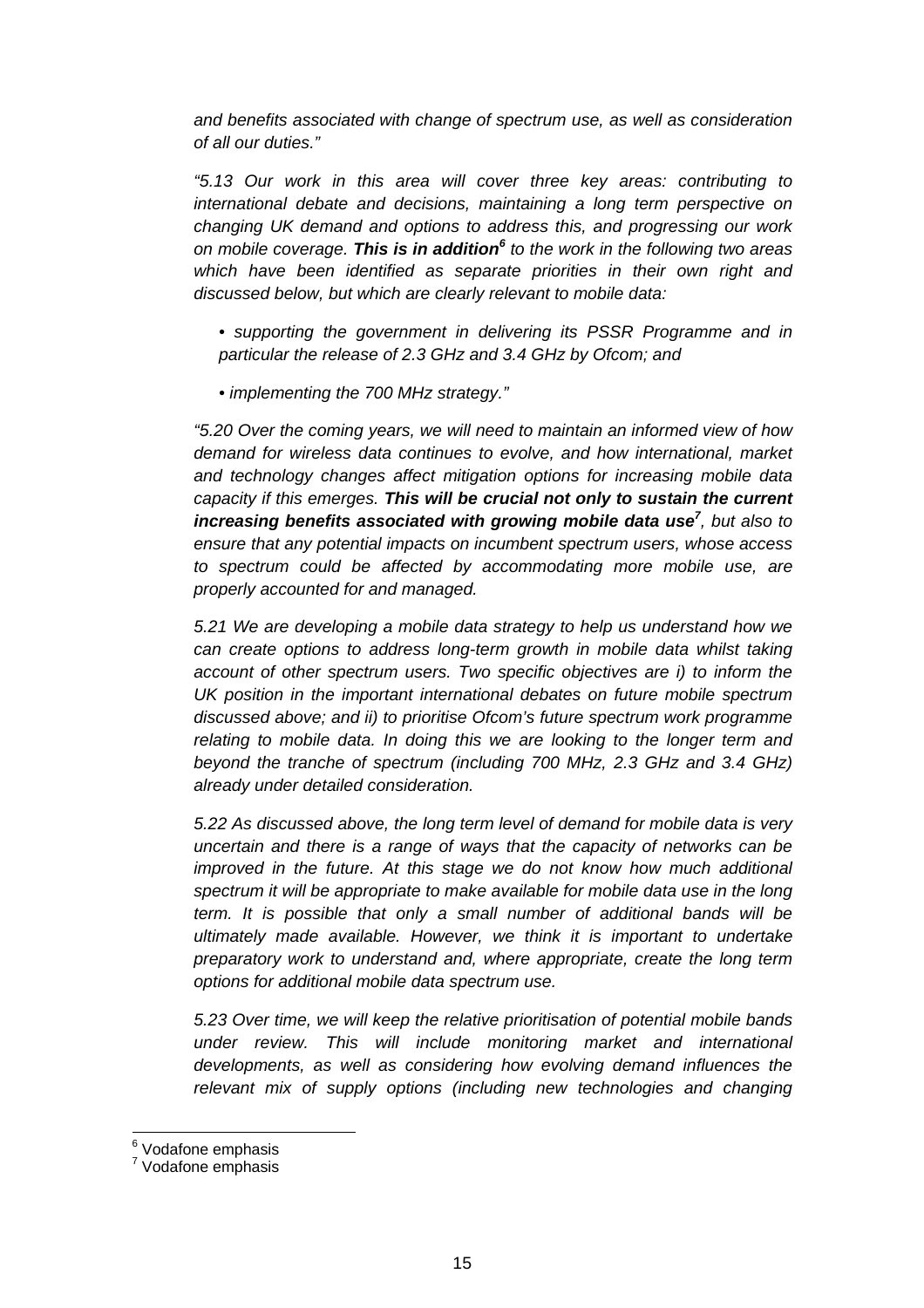*network topologies), as well as monitoring overall level of demand to assess the need for additional spectrum."* 

### **1.5 Mobile Data Strategy Statement, May 2014**

http://stakeholders.ofcom.org.uk/consultations/mobile-datastrategy/statement/

From the executive summary:

*"This document is our long term strategy to address the increasing use of data by mobile devices like smartphones, tablets and laptops. UK citizens and consumers already benefit considerably from use of mobile devices and the data traffic consumed by those devices is expected to grow significantly in the future.* 

*There are a number of ways to increase the capacity of mobile networks to deal with this growth, such as more efficient technology and greater use of small cells, but use of additional spectrum is likely to be part of the solution. We are already preparing to award suitable spectrum in the 2.3 GHz and 3.4 GHz bands and are today consulting on a proposal to release the 700 MHz*  band for mobile use. However, the potential scale of the future challenge, the *potential benefits that could be achieved by meeting it, and the long lead times normally associated with changing spectrum use, mean that developing a long term strategy is important.* 

*This document therefore identifies additional spectrum bands for potential mobile use and prioritises our efforts on these. It describes what we plan to do to better understand the possibilities for each band, and, where appropriate, ensure there is an option for future mobile use.* 

*We will take forward the band-specific actions identified in this document and continue to develop our understanding of future demand and technology trends. We will update and refine our strategy periodically as necessary."* 

*"1.2 Use of mobile data services brings considerable benefits to UK citizens and consumers and demand for these services is likely to increase significantly in the future. One estimate is that demand for mobile data in 2030 could be 45 times higher than today, with the traffic carried on mobile networks (after allowing for traffic offloaded to Wi-Fi networks) increasing 25 times. Addressing this demand is a priority area for our work over the coming 10 years."* 

Much of the discussion of the relevant bands is similar to the spectrum management strategy statement, but in table 2 there is an illustrative quantification of the potential increase in spectrum available for mobile data downlink, from 290 MHz in 2014 to 491 MHz in 2016 (169% of the 2014 base), to 671 MHz in 2022 (231% of the 2014 base) to 941 MHz in 2028 (324% of the 2014 base). Arguably this understates the potential growth, since it includes in the 2012 base the existing 900 MHz spectrum, whereas in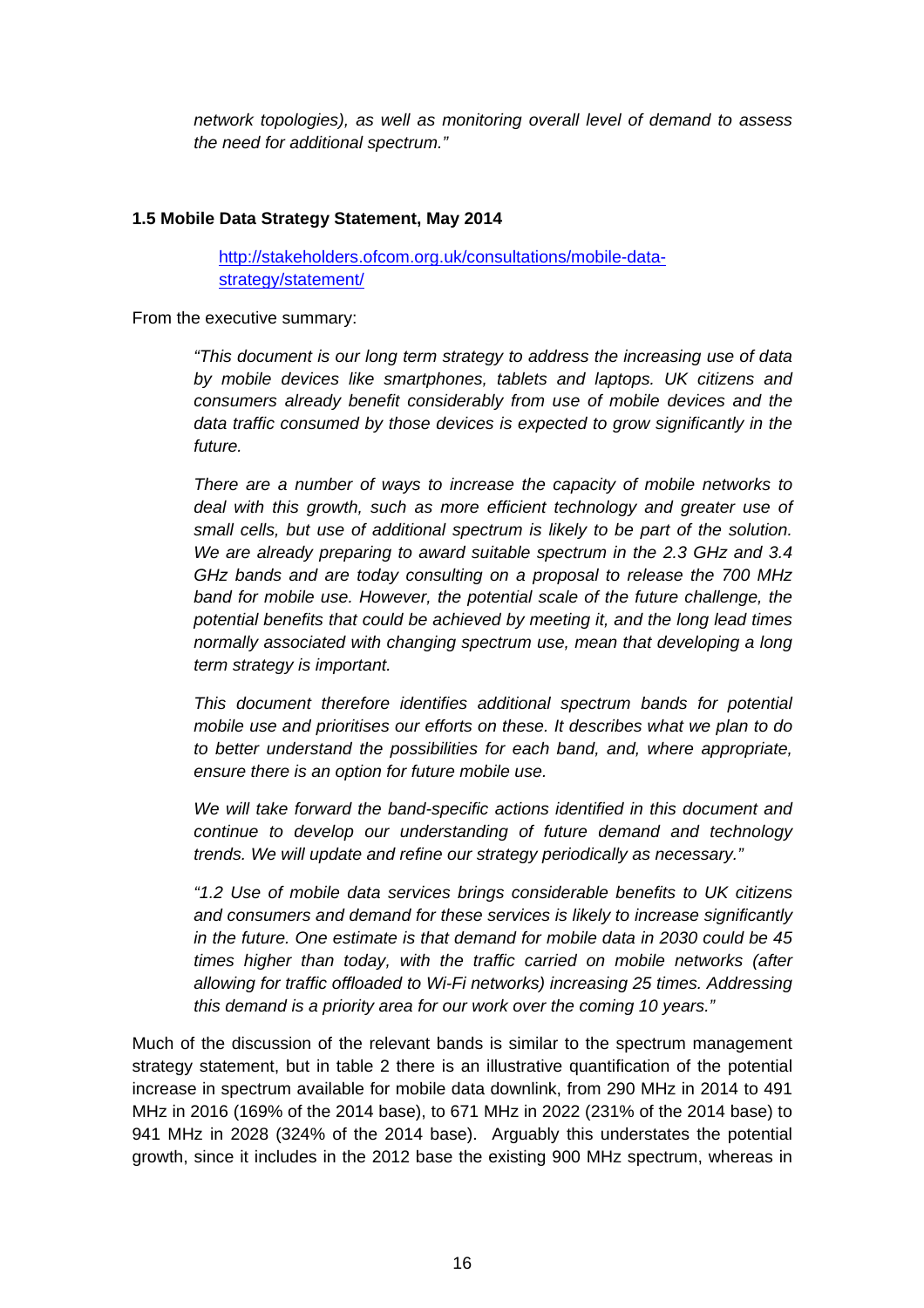fact as Ofcom has established the 900 MHz band cannot be currently used for LTE services in the UK – its deployment for this purpose is still somewhat deferred.

| <b>Scenario</b> | <b>Bands available for mobile data</b>                    |                                                  | <b>Total MHz available for mobile</b><br>data (downlink estimate) |  |
|-----------------|-----------------------------------------------------------|--------------------------------------------------|-------------------------------------------------------------------|--|
| 2012            | • 900 MHz, 1800MHz                                        | $\bullet$ 2.1 GHz                                | 162 MHz                                                           |  |
| 2014            | As 2012 plus:<br>$\bullet$ 800 MHz                        | $\bullet$ 2.6 GHz                                | 290 MHz                                                           |  |
| 2016            | As 2014 plus:<br>• 2.3 GHz, 3.4 GHz                       | $\bullet$ 1452-1492 MHz                          | 491 MHz                                                           |  |
| 2022            | As 2016 plus:<br>$\bullet$ 700 MHz<br>$\bullet$ 2 GHz MSS | $\bullet$ 3.6-3.8 GHz<br>$\bullet$ 1427-1452 MHz | 671 MHz                                                           |  |
| 2028            | As 2022 plus:<br>$• 2.7 - 2.9$ GHz                        | $\bullet$ 3.8-4.2 GHz<br>• 1492-1518 MHz         | 941 MHz                                                           |  |

| Table 2: Illustrative implications for spectrum availability |  |  |
|--------------------------------------------------------------|--|--|
|                                                              |  |  |

## **1.6 Consultation on future use of the 700 MHz band - Cost-benefit analysis of changing its use to mobile services, May 2014**

http://stakeholders.ofcom.org.uk/consultations/700MHz/

This document puts flesh on the bones of the Spectrum Management Strategy Statement, by producing a quantification of the possible benefits to consumers for 700 MHz in mobile use rather than in DTT use. It uses as a proxy for the consumer benefits of mobile use a cost model that identifies the cost saving to operators that could arise from their use of 700 MHz spectrum to provide additional capacity for mobile data services, but then goes on to estimate further consumer benefits on top of this, using the same cost estimates as a proxy for these additional benefits:

- *"Reduction in costs of meeting increased demand for mobile data capacity from having to build and to operate fewer network sites"*
- *"Improvement in the performance that mobile users would experience particularly deep indoors and in rural areas, also measured as the reduction in costs from having to build and to operate fewer network sites to achieve the improved performance"8*

These items are very clearly identified as a consumer benefit  $-$  i.e. if the operators are able to avoid these costs, they will be able to provide capacity to allow this demand to be satisfied. Furthermore table 1 continues with an overall assessment of the benefit:

"*Reductions in consumer prices: a significant proportion of these network cost savings would likely be passed on to consumers*"

<sup>&</sup>lt;sup>8</sup> From table 1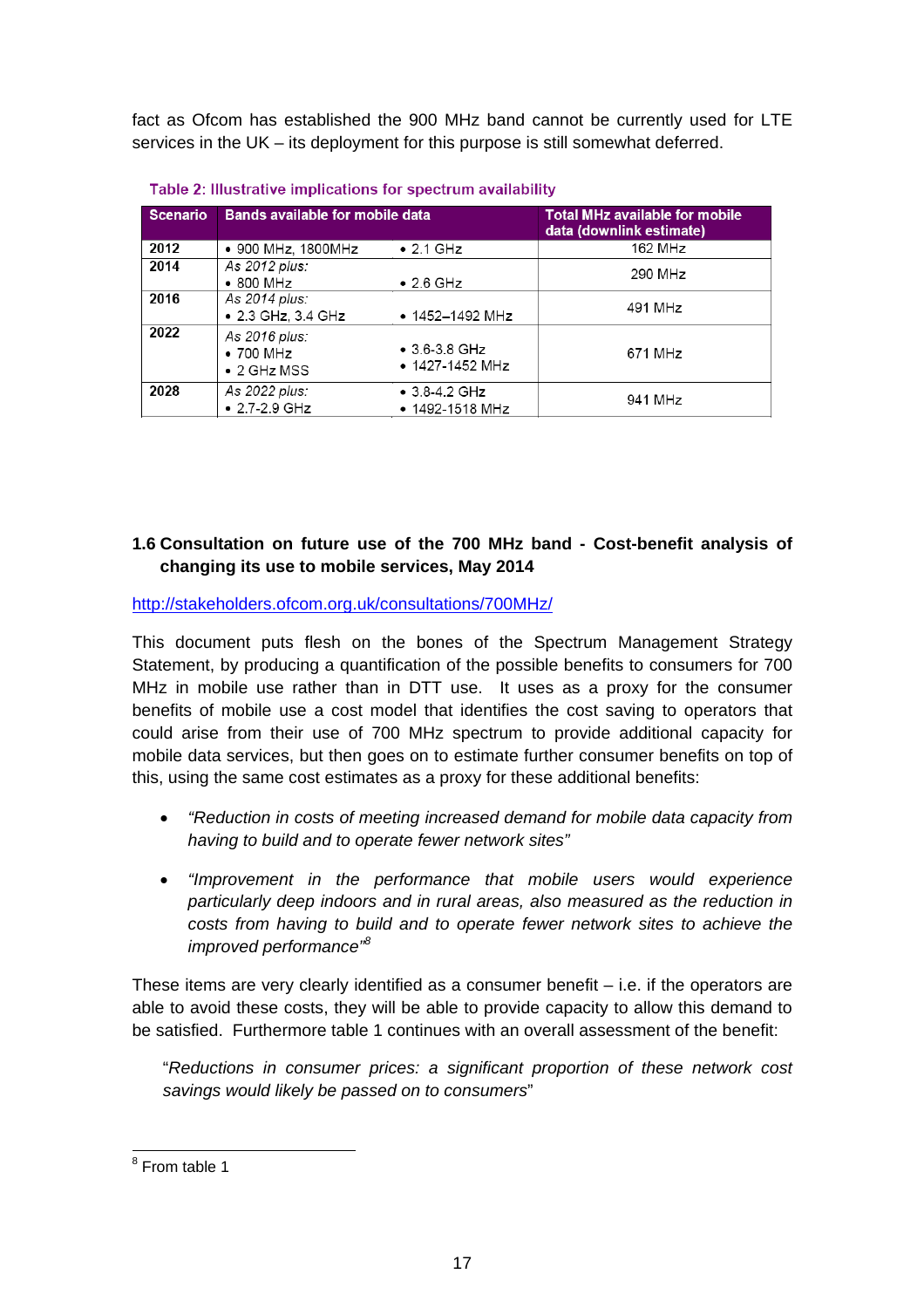Quite obviously such network cost savings can only be passed on to consumers to the extent that they exist. To the extent that the network cost saving is merely reexpressed as spectrum costs that the operators are obliged to pay, then any such cost saving benefit is lost.

On top of this table 1 then identifies further unquantified benefits, concluding that there is the "*potential for significant upside over and above the quantified benefits*".

This overall discussion points towards the view point that the use by UK citizens and consumers of as much mobile data traffic as possible provides a social and economic benefit to the UK. The Ofcom 700 MHz model provides a useful way to identify the likely level of such benefits. It is less clear that the model can be used to provide an indicator of the likely level of fees that operators should pay to secure use of the spectrum, given that the higher the level of operator costs is set, the less able operators will be able to provide incremental capacity. We return to this point in section 2 of this annex.

# 1.7 **Variation of UK Broadband's 3.4 GHz Licence, June 2014**

http://stakeholders.ofcom.org.uk/consultations/uk-broadband-licence/

This, whilst related primarily to adjacent spectrum, contains continuing confirmation of the release of the 3.4 GHz spectrum:

*"1.19 It is possible that such an outcome could be achieved after the planned 3.4 GHz auction through spectrum trading. However, we are also interested in exploring the potential for this to be addressed through the design of the PSSR award process. We will consult on the design for the PSSR 3.4 GHz auction in the autumn of 2014."*

*"3.12 A total of 150 MHz of radio spectrum within the 3.4 GHz band is being released by the MOD to Ofcom for licensing. This released spectrum comprises frequencies in the range 3410-3600 MHz (excluding the 40 MHz held by UK Broadband). This additional 3.4 GHz spectrum forms part of the Public Sector Spectrum Release (PSSR) programme, which aims to free up 500 MHz of public sector spectrum for civil use by 2020.* 

*3.13 The 3.4 GHz award is likely to be attractive to mobile network operators looking to use the spectrum for high power applications such as Long Term Evolution (LTE) mobile broadband. The MOD has asked Ofcom to award licences to use these radio frequencies in 2015/16. We intend to conduct a market led award by use of an auction process."* 

# **1.8 Ofcom consultation on the UK preparations for the World Radiocommunication Conference 2015 (WRC-15), June 2014**

http://stakeholders.ofcom.org.uk/consultations/wrc15/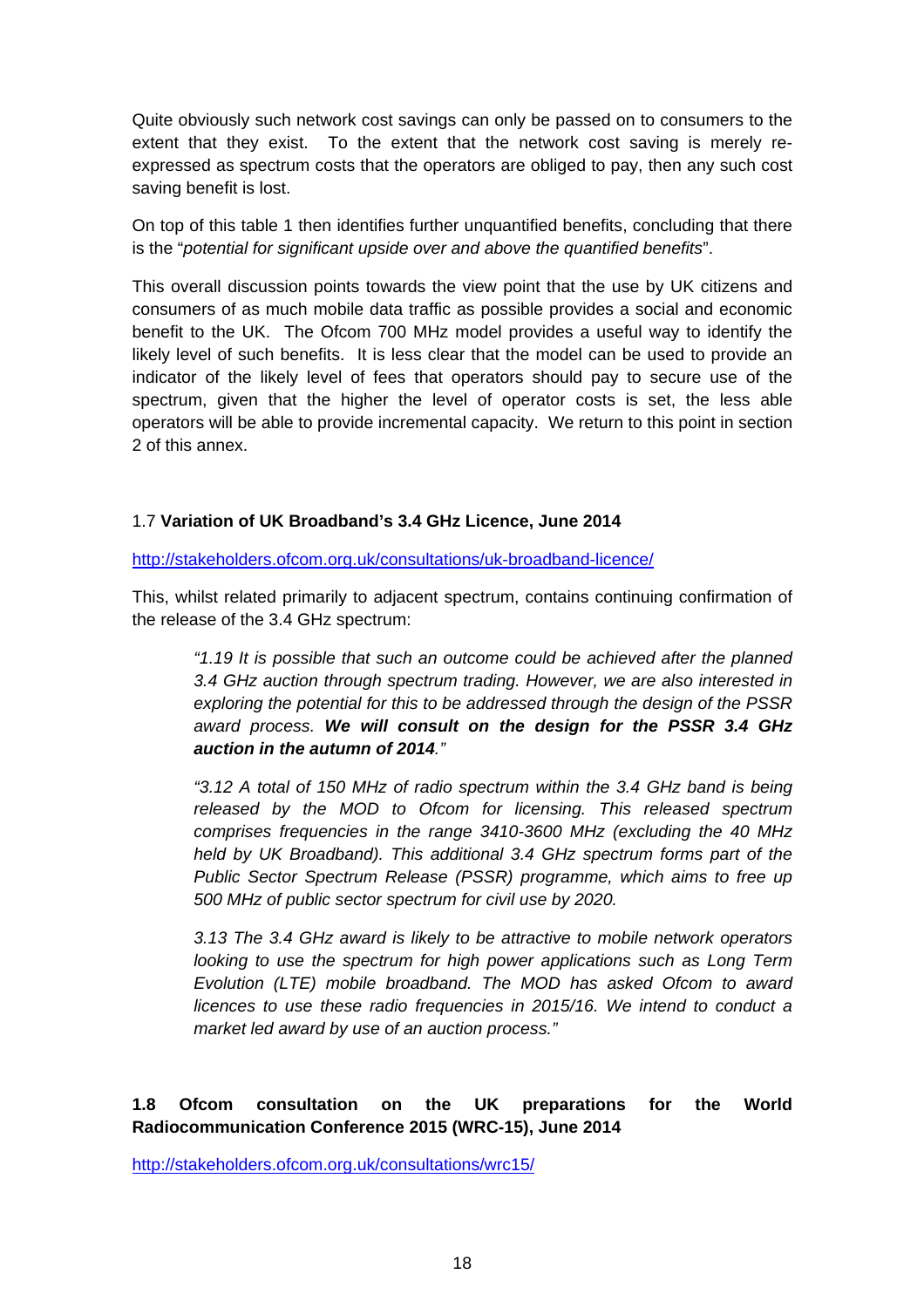This document emphasises the continuing attention of Ofcom to the issue of harmonisation of suitable mobile broadband spectrum so that it can be released in the UK when needed.

 *"1.8 Mobile broadband (including Wi-Fi): One of the highest profile issues is how to address the increasing use of data by mobile devices. We have recently set out our long term strategy to address this which identified a number of bands for further work. The WRC presents an opportunity to start identifying the bands that can potentially be harmonised, allowing for the lead time required for equipment to be developed and services to be rolled-out. As part of this, the European and international working groups preparing for the conference have carried out studies to assess technical compatibility with existing services in a number of frequency bands and will then make proposals for specific bands.* 

*1.9 Ofcom is very actively engaged in these discussions at both an international and European level. We recognise that it is not always easy to project future demand for mobile broadband, and want to ensure that international decisions allow us to react to future growth in demand if and when needed."*

*"Agenda Item 1.1 - Additional allocations for Mobile (IMT) services and applications* 

*4.2 Agenda item 1.1 addresses additional spectrum allocations for mobile services that would be used by IMT19 and other terrestrial mobile broadband applications (e.g. smartphones, tablet computers, Wi-Fi services). The proposal is to increase, at an international level, the spectrum allocations available for mobile broadband services. This agenda item has had the highest profile in the lead up to WRC-15, not least as it potentially affects many of the other radiocommunication services."* 

*"4.4 We believe that there is a need for sufficient spectrum to be allocated to mobile and/or identified for IMT at the international level to give us the flexibility at national level to decide when and where to release harmonised spectrum for mobile broadband as we believe there is a risk that the spectrum currently available for mobile use may not be sufficient to meet future demand<sup>9</sup> . Given the long lead time needed to change the use of spectrum, our preliminary conclusion is that additional mobile allocations and/or identification of bands for IMT at WRC-15 will be beneficial. We will keep this situation under review and will continue to develop our view of future growth in mobile data demand and potential spectrum implications, recognising the degree of uncertainty associated with such analysis."* 

The document then supplies a very similar list of candidate bands to those identified in the Mobile Data Strategy Statement, identifying what needs to be done for each to permit harmonisation for mobile use.

 9 Vodafone emphasis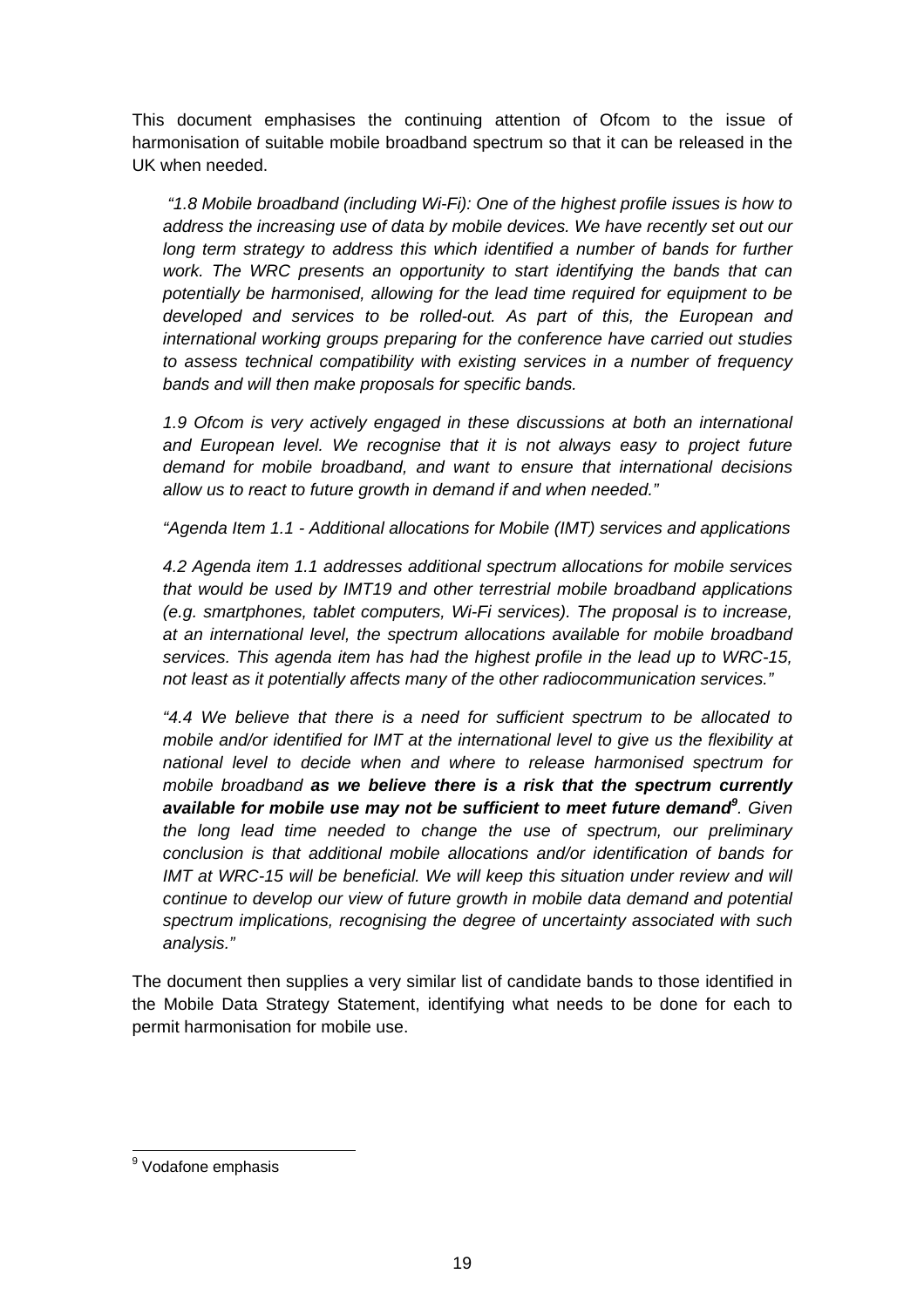#### **1.9 Summary**

There is thus very considerable continuing evidence of the likelihood of the release of additional spectrum in the future. This can only exert a downward pressure on the value of existing spectrum such as 900 MHz that can be used to provide incremental LTE capacity, given the wider range of choice of alternative spectrum that this additional supply provides.

We would agree with Ofcom (paragraph A9.9) that in reality many of the potential additional bands can only be released some time into the future – but it is important to remember that what is being attempted in the present context is as a minimum a 20 year valuation of the spectrum – of relevance therefore is not simply present traffic levels, but the very uncertain future traffic levels, which will exceed current levels by an unknown factor. The present view is that the additional spectrum beyond Ofcom's current priorities of 2.3 GHz, 3.4GHz and 700 MHz will only be needed some time in the future, but such deferred usage is common to all incremental spectrum – the basis of its value lies not in costs that can be immediately avoided, but in the total of costs that may be avoided over the next 20 years, by the use of adding capacity through spectrum rather than additional site build.

As we discussed in annex 8 of our previous submission, cost modelling can provide a useful illustration of the diminishing value to an operator of successive incremental spectrum such as 900 MHz, as opposed to the core spectrum of 800 MHz in that it avoids an increasingly lower level of cost, particularly in present value terms. We consider this in more detail in section 2 below.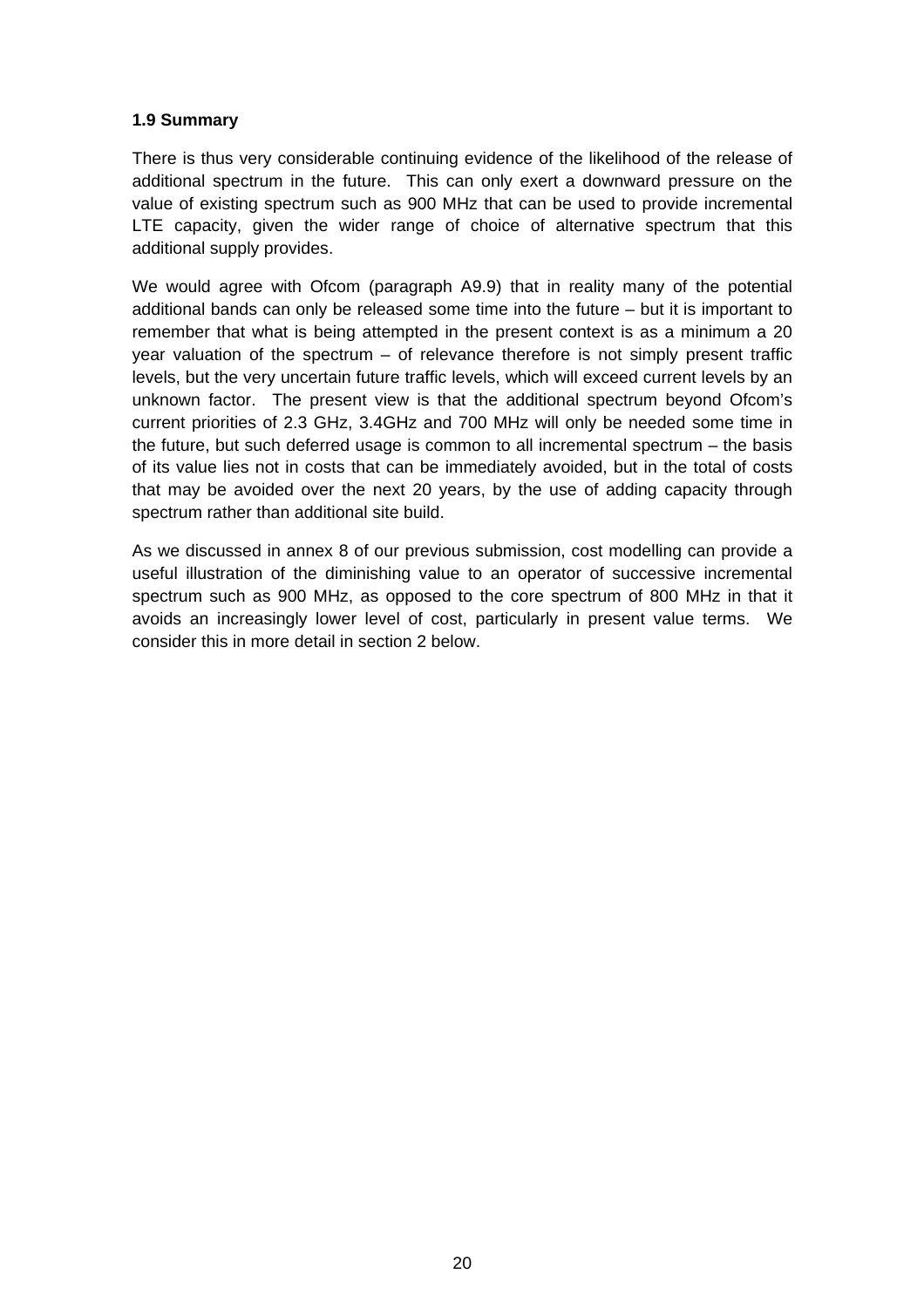## **Section 2 Cost modelling and willingness to pay insights**

Ofcom has briefly considered in Annex 9 of the Second Consultation the possibility of using cost modelling to provide an alternative source of forward looking spectrum value, but has rejected it on the grounds that such modelling will produce a wide range of possible valuations, in particular given the uncertainty of modelling assumptions, especially of data traffic volumes over the next 20 years.

*"In general, we recognise the value of technical modelling, and clearly this is a source of information which Ofcom has employed in numerous circumstances. However, as set out in the October 2013 consultation, such modelling is highly sensitive to the range of assumptions that need to be made, such that we considered that an attempt to derive point estimates of value based on this approach would be of limited additional benefit in deriving our proposals on ALF.10"* 

Ofcom has attempted to adapt the 700 MHz model that it used to estimate the consumer benefits of transferring 700 MHz spectrum from DTT to mobile use to determine an appropriate value for spectrum. It obtains a very wide range of results from this of "*between zero and £138m per MHz*"<sup>11</sup> and concludes that:

- "*Overall we do not believe the adjusted 700 MHz model is well suited to modelling the value of 900 MHz spectrum*" 12
- "*The example above illustrates some of the difficulties of network cost modelling in deriving reliable estimates of the value of spectrum to individual operators. Any such model will be subject to significant uncertainty about appropriate parameter assumptions, leading to valuation estimates that vary over a wide range*" 13

We recognise the difficulty Ofcom experienced in attempting to use a model created for one purpose i.e. the identification of the level of consumer benefit arising from the use of 700 MHz for mobile broadband, for another very much different purpose i.e. the sums operators should pay for the use of the 900 MHz.

However Vodafone does not entirely agree with Ofcom's second point. The 700 MHz model's unsuitability for modelling the value of 900 MHz spectrum fees is not a problem that could not be addressed by the use of an alternative, specifically purposed model. Such a model would we believe generate a significantly lower set of spectrum values than £0m to £138m even when using a methodology similar to the 700 MHz model.

But most importantly, we consider that consideration of the cost modelling approach can yield three useful insights to the valuation of spectrum, none of which Ofcom has properly taken into account in the present consultation.

 $10<sup>10</sup>$  A9.11 of the further consultation

<sup>&</sup>lt;sup>11</sup> A9.16 of the further consultation

 $12$  A9.25 ibid

<sup>13</sup> A9.26 ibid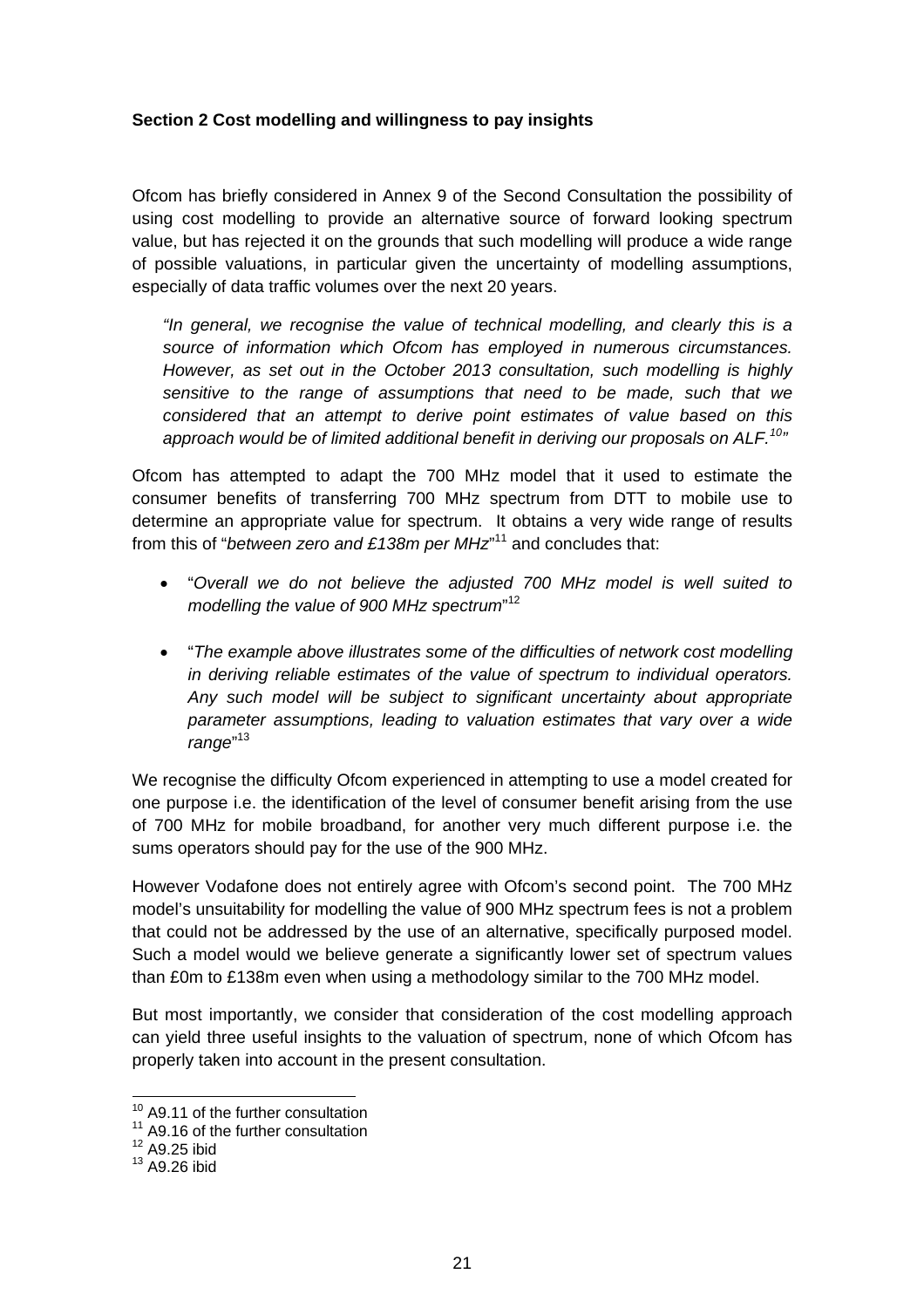- Irrespective of the absolute values output by the model there is one straightforward observation that can be made from the way the 700 MHz model functions and has been used to provide illustrative values of 900 MHz. This is that the model makes very much more use of 800 MHz spectrum than 900 MHz – the former is core spectrum, the latter is incremental spectrum. 800 MHz spectrum is used earlier than 900 MHz, and much more extensively  $-$  i.e. immediately at LTE launch, and as a very key spectrum band for full national coverage. Vodafone has not seen the adapted 700 MHz model, but we would expect that 800 MHz spectrum has been deployed at every macro site, as soon as LTE service commences. The use of 900 MHz spectrum is later in time and as Ofcom explains is considerably less geographically extensive. This immediately implies that the present value to the operator of 900 MHz must be very much less than 800 MHz, both confirming the substantial value discount implied in the international benchmarking and suggesting that this in fact may be insufficient.
- Ofcom's stated policy of positioning itself to release additional spectrum beyond the currently planned 2.3 GHz, 3.4 GHz and 700 MHz effectively takes off the modelling table all scenarios of high data growth with no additional spectrum release. It is these scenarios that produce the highest spectrum values from cost modelling – therefore Ofcom's stated policy provides a powerful cap to the reasonable level of spectrum value: this is a factor that should be recognised by any suitable cost model (and is not recognised in the reported range of the 700 MHz model's outputs).
- Ofcom's tentative cost modelling is based around the possible cost of the alternative to spectrum, i.e. the incremental network investment that is necessary to support the incremental traffic demand in the absence of additional spectrum. However it says nothing as to whether such investment will actually occur  $-$  i.e. whether the incremental revenue that may arise from the incremental capacity increase can be expected to be greater than the level of investment (with or without incremental spectrum), or whether such investment will prove to be beneficial to the UK economy. Proper consideration of this point, given the limitations of consumer willingness to pay and the benefit to the UK from maximising mobile data consumption<sup>14</sup> will lead to an appreciation that this will impose a downward impact on the value of spectrum for fee setting purposes. In order to maximise the societal benefit from mobile data traffic, only the lower levels of outputs from a cost modelling exercise of the 700 MHz model type can be appropriate to be adopted for spectrum valuation.

We consider these points in the sections below.

*The adaptation of the 700 MHz model* 

  $14$  As per the comments of Ofcom and DCMS in section 1 above, e.g. at 1.1, 1.4 and 1.6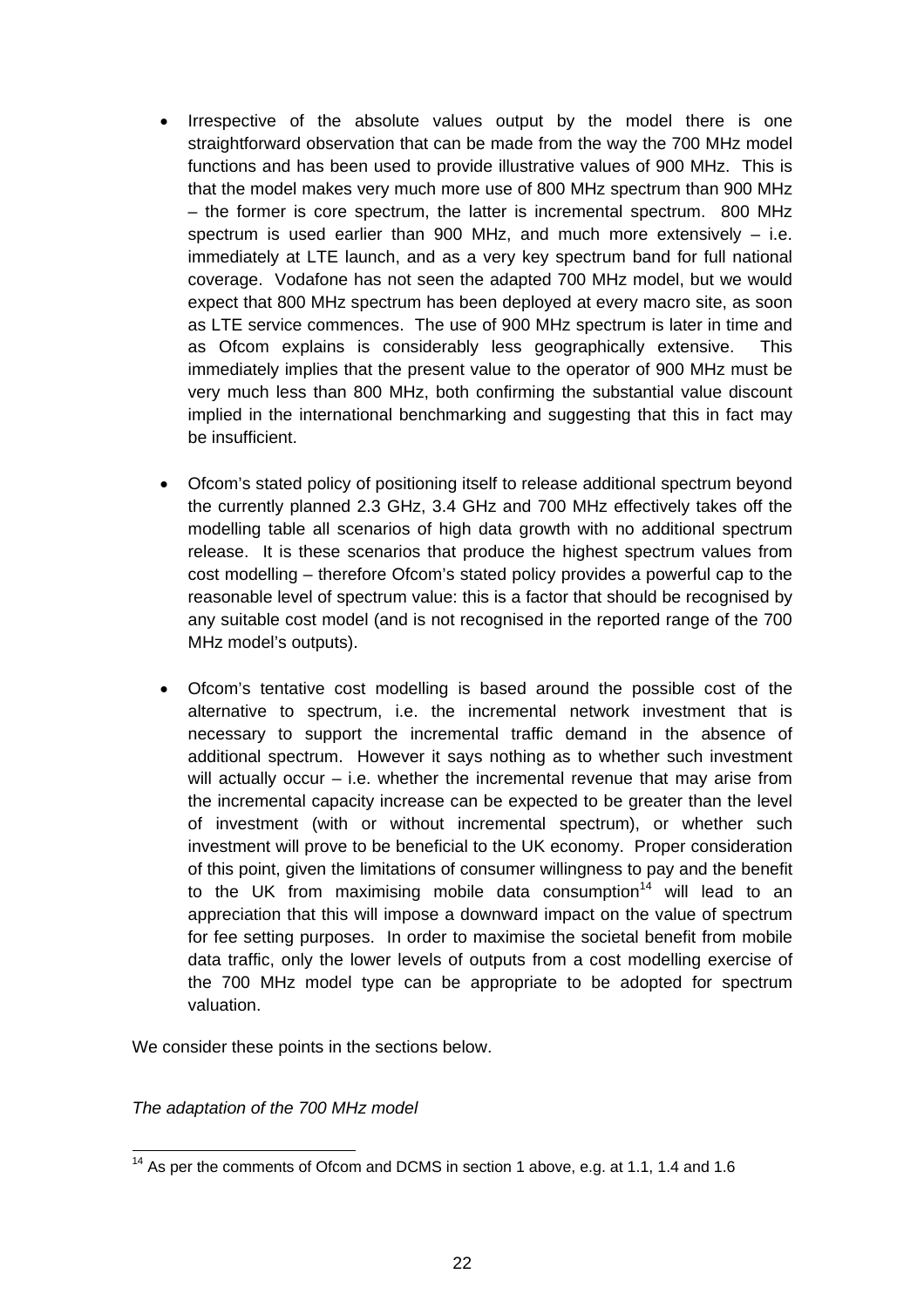We agree with Ofcom that technical modelling can be a useful source of information for spectrum value, and suggested in our previous consultation response that given Ofcom's development in 2013 of a model for considering the benefits of 700 MHz mobile use, a model could be relatively similarly developed for 900 MHz that could provide meaningful information.

However Ofcom's illustrative adaptation of its final 2014 700 MHz model is not such a purpose built model, and in itself as a consequence it is not particularly helpful, and nor is the way that Ofcom has attempted to use it. The primary purpose of the present 700 MHz model is to provide a view of the consumer benefits of mobile use of the 700 MHz band, rather than retaining it for DTT use. The model attempts to derive the potential value to consumers by the use as a proxy for this of the costs that could be avoided by the network operators if 700 MHz were available to them. This approach is necessarily rather different from the needs of the present case.

Ofcom provides only very limited information as to what it has done in its adaptation of the 700 MHz model, so our analysis is also somewhat limited. Like Ofcom we do not believe that the outputs shown in table A9.2 that give a range of possible values for the period 2015 – 2034 of between £0m and £138m per MHz can in any way be considered helpful for informing the level of spectrum fees:

*"A9.21 Therefore, there is a significant risk that the structure of the model, which was designed for a different purpose, is not well-suited to modelling the value of 900 MHz to specific individual operators."* 

Apart from anything else, the Ofcom 700 MHz study concluded that the likely savings for operators were approximately £480m to £770m for 2 \* 30 MHz of 700 MHz spectrum. This would appear to be equivalent to £8m to £13m per MHz i.e. very different from the range suggested for 900 MHz of up to £138m per MHz – admittedly this is over a different 20 year period and would need adjusting for proper comparison, but it is one (approximately 2020 – 2040) with higher levels of total data traffic than the period Ofcom used for 900 MHz evaluation (2015 – 2034).

We can readily see that there are as a minimum the following issues with Ofcom's use of the 700 MHz to generate possible 900 MHz values:

• An assumption that 900 MHz can be used for LTE immediately in 2015. This contradicts Ofcom's own conclusion from the previous consultation that LTE use of 900 MHz was still somewhat deferred. As a result of this substantially advanced timing, we presume that the model is assuming that 900 MHz becomes a major capacity and coverage LTE network component immediately in 2015, and is thus permitting the avoidance of significant site build costs from 2015 onwards. This is unrealistic. In reality 900 MHz availability for LTE will be later, and will happen only after the full LTE national roll-out is complete, and not before – so the additional spectrum will only be relevant to providing additional capacity over and above a base of say 17,500 plus sites.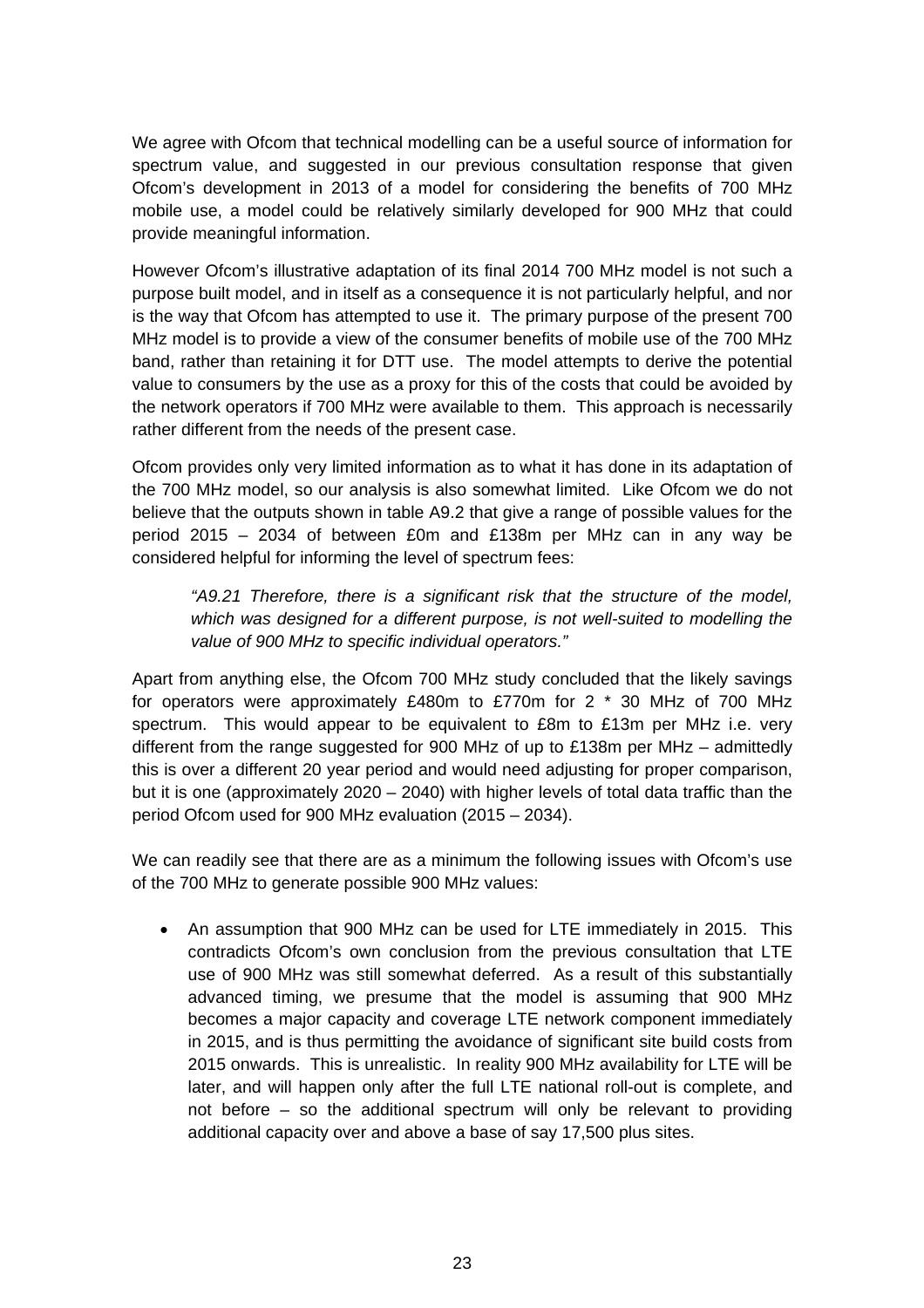• An assumption that a significant proportion of network traffic, 18 - 22% can **only** be carried on sub 1GHz spectrum. We accept that there may be some inverse relationship between frequency and value, but this is relative, not absolute – rather, a slightly more dense macrocell network or more small cells may be the network design consequence of a lower volume of low frequency spectrum (but in practice the initial coverage network of 17,500 plus sites may be sufficiently dense to have already largely extinguished such frequency differentiation in high traffic areas). This is particularly so with LTE where bandwidth volume rather than specific frequency is emphasised. Ofcom comments on this assumption in the following terms:

> *"A9.18 In fact, both EE and H3G offer mobile broadband services today using little or no sub-1 GHz spectrum. This could be taken as evidence that operators without significant holdings of sub-1 GHz spectrum can adapt their commercial strategies to mitigate the coverage and performance disadvantages they face as a result of their predominantly higherfrequency spectrum holdings."*

The point is obviously deserving of some analysis before constructing a 900 MHz value model. Very evidently the apparent bid strategies of EE and H3G in the Auction would not seem to bear out Ofcom's assumption of the criticality of maximising sub 1 GHz holdings.

The 18 - 22% assumption lies behind a significant component of the sizes of the apparent outcomes of the cost modelling – this is confirmed by Ofcom in paragraph A9.20, where it is suggested that a less than halving of the size of the absolute bar leads to a more than halving of the resulting spectrum value.

Ofcom's conclusion appears to suggest that the assumption may not be appropriate in the present context. We assume that correcting for it would very substantially reduce the range of reported spectrum valuations. We also find it inconsistent with this  $18 - 22\%$  proposition that Ofcom could assume in the MTR charge control than the average efficient operator of 2G uses 1800 MHz spectrum and of 3G uses 2100 MHz spectrum, yet apparently continues to consider that sub1 GHz spectrum holding is essential for spectrum valuation purposes.

- We discuss in annex 1 in connection with Ofcom's marginal bidder analysis whether it is appropriate for Ofcom to consider that EE would be allowed to increase its spectrum holding before additional spectrum is released – the adapted 700 MHz model is deriving a value of 900 MHz spectrum on the basis that EE is allowed to extend its dominant position in 2015. It is not at all clear that this is a correct view to take.
- We note that Ofcom is using 2  $*$  5 MHz as its increment in the cost modelling  $$ whilst we believe that this may be an appropriate increment to use for an existing operator, this is not the volume of spectrum that Ofcom has adopted in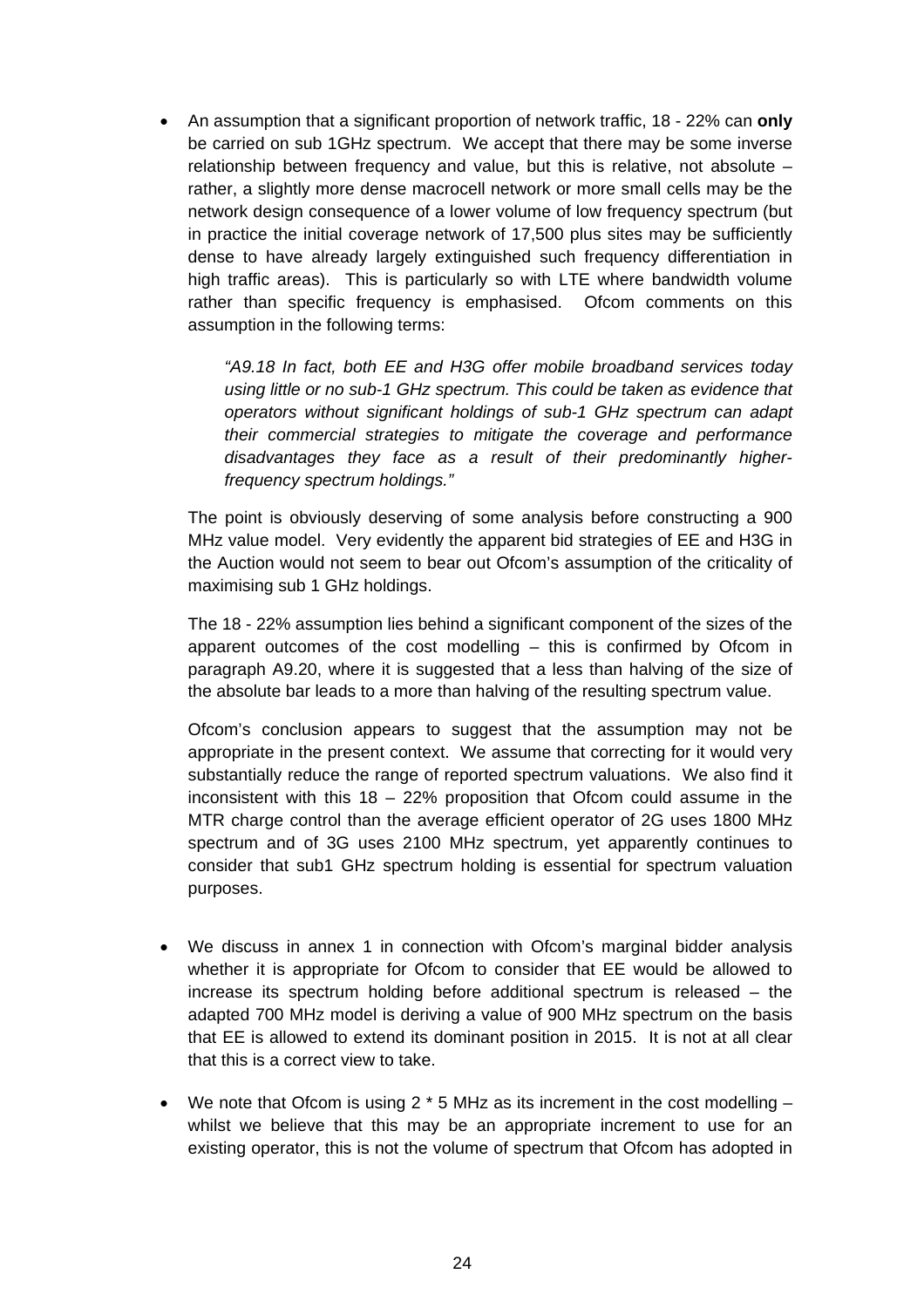its marginal bid analysis in determining an 800 MHz value from the Auction, where apparently  $2 * 10$  MHz has been used as the increment. There is a clear inconsistency. Given that from our previous review of the 2013 version of the 700 MHz model it was explicit from the outputs that a larger volume of incremental spectrum led to a lower average value per MHz, we would expect that 2 \* 10 MHz of 900 MHz spectrum would give a rather lower value per MHz from the 700 MHz model than 2 \* 5 MHz apparently does.

• It is not clear whether all of the assumptions used in the latest MTR modelling version have been adopted  $-$  it may be that the model continues to use assumptions from the previous MTR model, that have been replaced or superseded by the latest generation of MTR modelling.

All of these factors suggest that the range of absolute values for 900 MHz suggested by the 700 MHz model is too high – whilst obviously the indicated floor value of £0m cannot change, the quoted ceiling of £138m would, on a more realistic set of inputs, be very substantially reduced.

We ultimately agree with Ofcom that this particular modelling exercise sheds no useful quantified light on setting the absolute level of ALF. But this does not mean that cost modelling is always of no merit. Ofcom's conclusion is specific to the present 700 MHz model, rather than a general one that cost modelling is of no benefit. An alternative model, purpose written could have shed rather more light on long run spectrum values.

We would have expected that a model built for the purpose of 900 MHz spectrum valuation would have addressed some of the issues identified above somewhat differently and come up with a significantly lower range of values, even using Ofcom's range of scenarios. We consider however that the larger problems with the "as is" 700 MHz model are likely to fall into two categories:

- the use of too wide a range of traffic volume and spectrum volume scenarios, and
- an implicit assumption that the point of indifference between investment in more cell sites and investment in more spectrum is the right level of fees for operators to pay.

As a result of this, whilst the 700 MHz model, however imperfectly, may give some form of measure of what additional traffic capacity might be capable of being supplied if the spectrum were made available, and at what level of incremental investment, it cannot be expected to give a meaningful view of the underlying forward looking value of 900 MHz spectrum suitable for the setting of spectrum fees.

We address these issues below, but first consider the point of the difference in relative intensity of use of 900 MHz versus 800 MHz in the cost model, and the implications of this for relative spectrum valuation.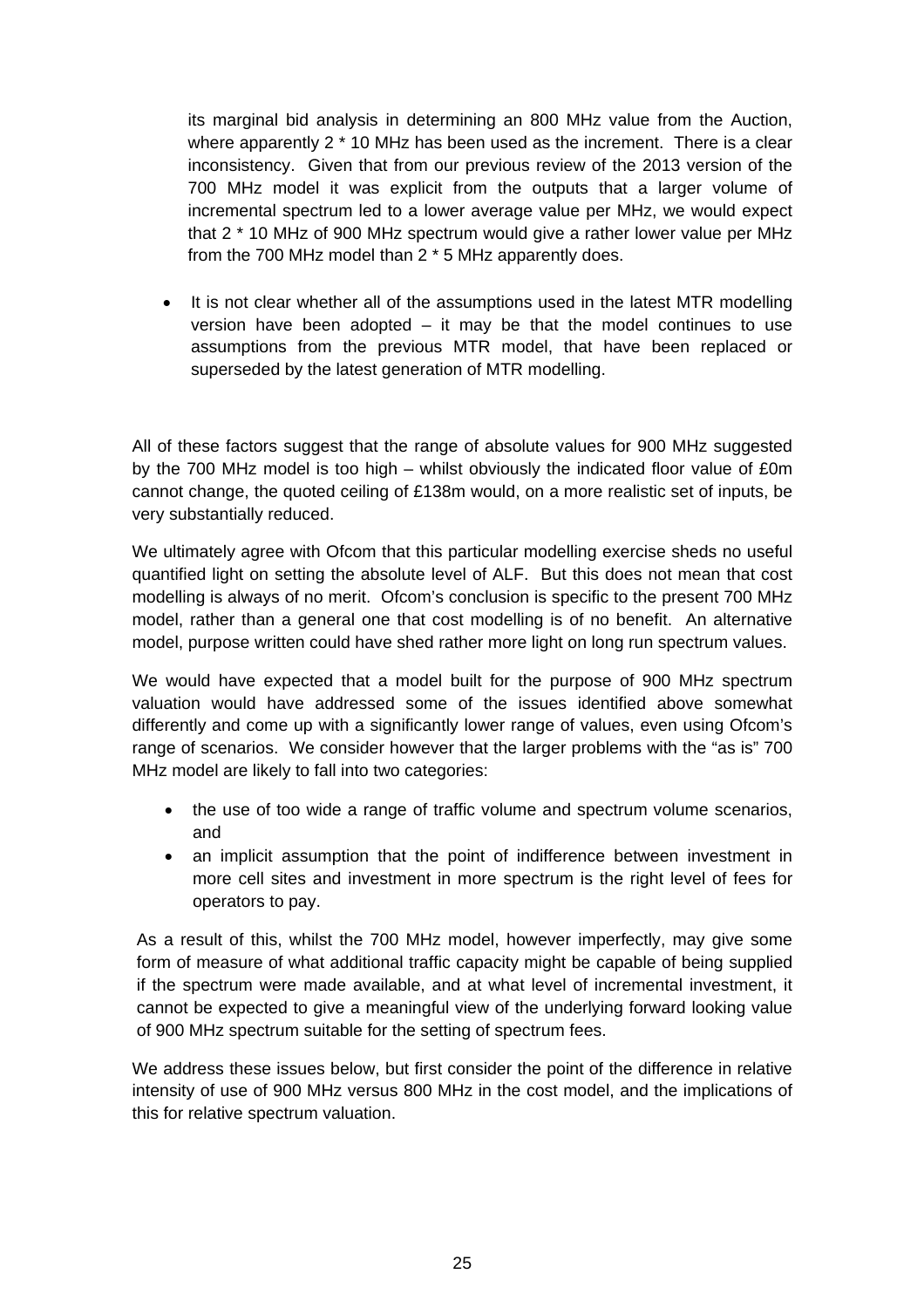## *Relative use of 800 MHz and 900 MHz in Ofcom's 700 MHz model*

In its use of the 700 MHz model, Ofcom details in annex 9 some of the assumptions adopted as to how 900 MHz spectrum might be used for LTE, in order to produce an indicative value for the band. In particular it assumes first deployment of the band in 2015, and that deployment is only on 15% of macrosites in 2015. What we do not know is the proportion of macrosites on which 900 MHz is subsequently assumed to be deployed – but it would appear that 15% may be modelled as a constant - and it is unclear what penetration rate Ofcom has assumed for 900 MHz capable devices in order to make use of the additional capacity being installed.

In contrast however, 800 MHz is deployed in the model, as far as we can tell, on all macro sites from 2013, and it is likely that Ofcom has assumed that all LTE devices are 800 MHz capable. Ignoring the unrealism of the assumption of early timing of 2015 for 900 LTE use already discussed above, it is still clear from the way that the model functions that the 800 MHz spectrum of the modelled operator is being deployed and loaded with traffic much earlier and more extensively than 900 MHz spectrum. Very obviously 800 MHz is being used to a considerably greater extent than 900 MHz spectrum, which is used later in time, less intensively, and only at a sub-national level.

Ofcom's method in the cost model is to consider the value of the incremental band as a PV calculation based on 20 years forward looking use; in such a PV, as a result of discounting, more weight is given to the immediate future than to the end of the 20 year period. The differential relative use of the 800 MHz and the 900 MHz bands in the model thus immediately points to the fact that 800 MHz spectrum must have a value in use in PV terms considerably greater than that of 900 MHz spectrum. So irrespective of the absolute level of value that the cost model can produce for an increment of 900 MHz, it is very clear that the model would produce a significantly higher absolute value for an increment of 800 MHz.

The clear implication of the way the model is using the two spectrum bands must be that 900 MHz can only be valued at a substantial discount to 800 MHz. This obviously echoes and supports the international benchmarking evidence. Quantification of any relative value from the cost model has not been attempted and would be difficult to carry out, but given the very obvious lower use made in the model of 900 MHz vs. 800 MHz, it would be expected that the 62% value suggested from Vodafone's analysis of the benchmarking data is on the high side of what a suitably developed cost model might provide.

To Vodafone this is not a surprising conclusion. We examined in some detail in annex 8 of our previous consultation the reasons why 900 MHz can be expected on a current, forward looking view to have a significantly lower value in use to mobile operators than 800 MHz and do not repeat the arguments here. Fundamentally 800 MHz is core LTE spectrum, that can be (and has been) brought immediately into use from 2013 on a national basis. 900 MHz is incremental LTE spectrum, likely to be used later in time, less intensively (and initially by a less than 100% proportion of LTE devices) and at a sub-national level. This is exactly in alignment with the way we believe Ofcom has modelled the use of 900 MHz in its 700 MHz model.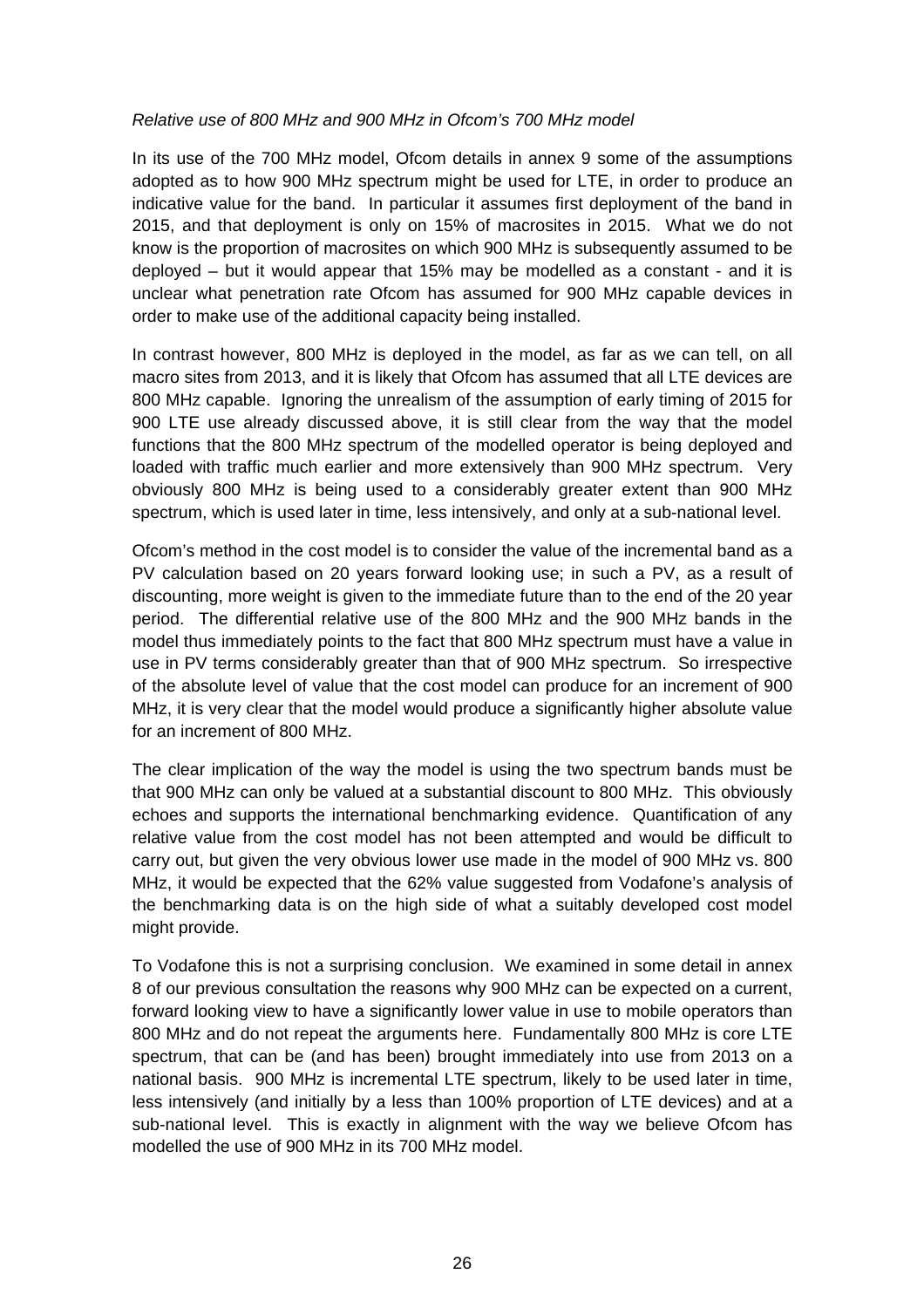In the sections below we consider the other insights on spectrum value that can be derived from a cost modelling approach and method.

# *Valid future mobile traffic demand and spectrum volume scenarios*

The biggest single uncertainty generating a value from a cost model of the 700 MHz model type for the value of incremental 4G spectrum over a future 20 year period very clearly relates to the estimation of the level of demand for data traffic.

It is a matter of general agreement that the volume of mobile data traffic will rise, but how far and how quickly is a matter of conjecture. This is amplified by several related issues, amongst which are the following:

- Traffic on a mobile device can be delivered via wi-fi offload, when the device is not in transit between wi-fi capable locations.
- Furthermore where the consumer possesses multiple devices that can satisfy a particular data demand (PC, laptop, TV, internet TV, tablet, smartphone etc.) the consumer may be relatively indifferent as to which device a particular service is actually delivered on (except on price grounds) e.g. IPTV on a TV, a tablet or a mobile.
- The choice of which device and which delivery method to use may come down in part to the retail cost of delivery.
- The price/volume structure of wi-fi data is very different from that of mobile (both in terms of retail rates and underlying network costs) – the former is to a large extent independent of volume, whereas mobile capacity increases are much more closely linked with increases in the cost of provision.
- Estimates as to the proportion of mobile device wi-fi offload vary the mobile data volume (i.e. data delivered on a mobile device through the mobile network) is very sensitive to such assumptions.
- The willingness of consumers to pay for the contemplated substantial increases in mobile data volumes is unclear.
- There is very little baseline of established data use to draw on.
- Any valuation of spectrum needs to look at usage projected forwards at least 20 years

Inevitably, there is wide divergence in the estimates produced by various bodies, particularly beyond the next decade, where extrapolations of mobile data growth become especially difficult, particularly in the context of alternative delivery methods and alternative devices that may satisfy the same demand. Once full mobile broadband device penetration is approached, how will the average mobile data usage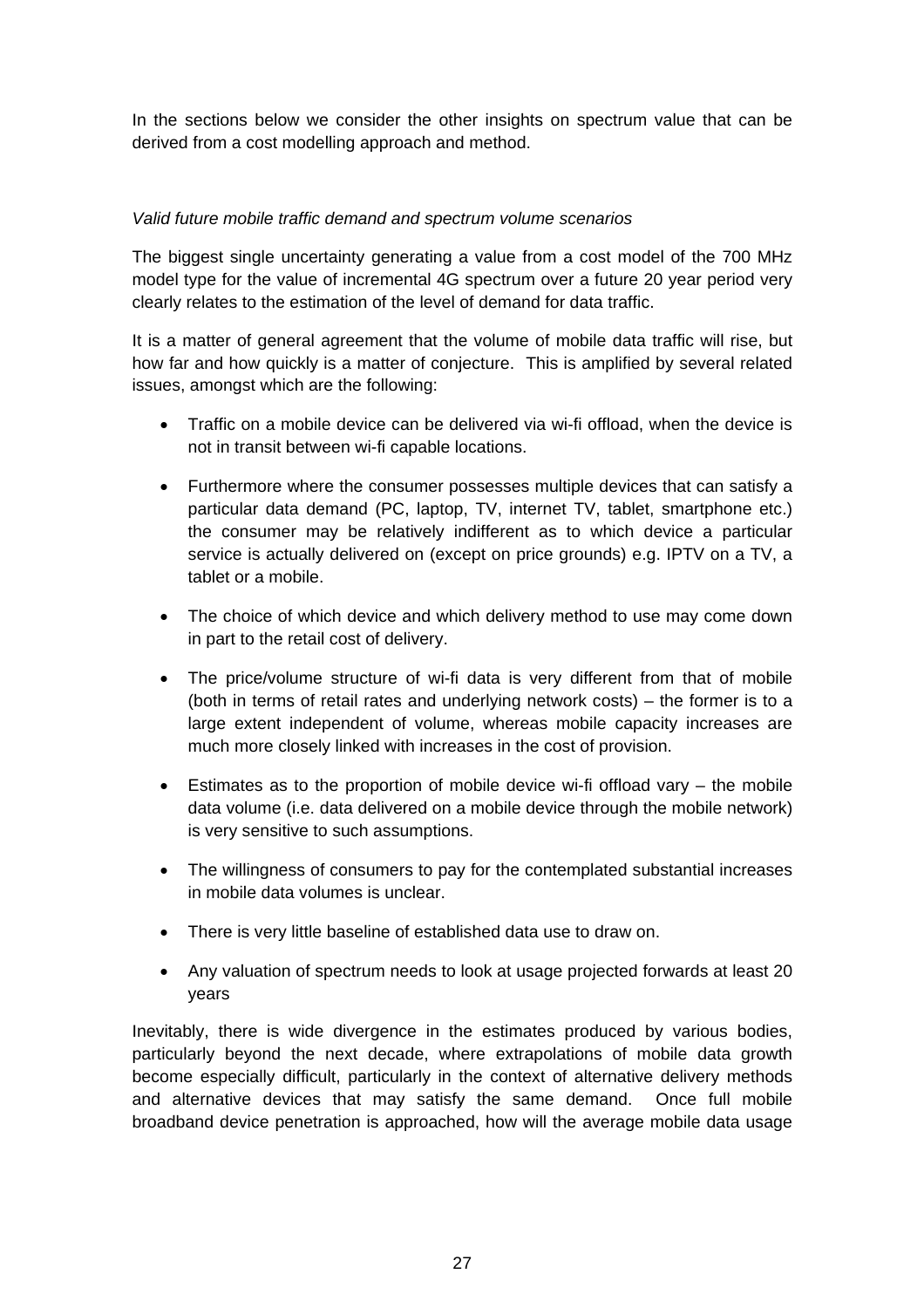per device behave? Is there an S-curve or will the total mobile data usage continue to grow?

The data traffic forecast underlying the 700 MHz work illustrates some of the variability that has been forecast – but these are neither the highest or lowest forecasts that have been developed.





The current uncertainty relating to the real level of the future growth of data traffic demand is not fundamentally different from the uncertainty that existed in 2013 – however the increasing confidence that spectrum will be made available in the future to match whatever the rising level of data demand that may be the actual outcome, has, other things being equal, driven down the range of valuations of spectrum that are possible.

Ofcom's stated policy discussed in section 1 above on providing additional spectrum for mobile broadband use beyond the existing priority bands, as described in the section above does in practice provide a cap on spectrum value. This is because the policy denies or at the very least substantially downgrades the possibility of a high data forecast with low future spectrum release – it is this permutation that gives rise to the highest valuation of spectrum. Put very simply a scenario with a high data traffic forecast but low additional spectrum availability is no longer tenable.

The OSAB minutes for  $30<sup>th</sup>$  September 2013 (available online) explain the position very clearly:

*"subject to the limitations and variabilities inherent in the study, the results indicated:*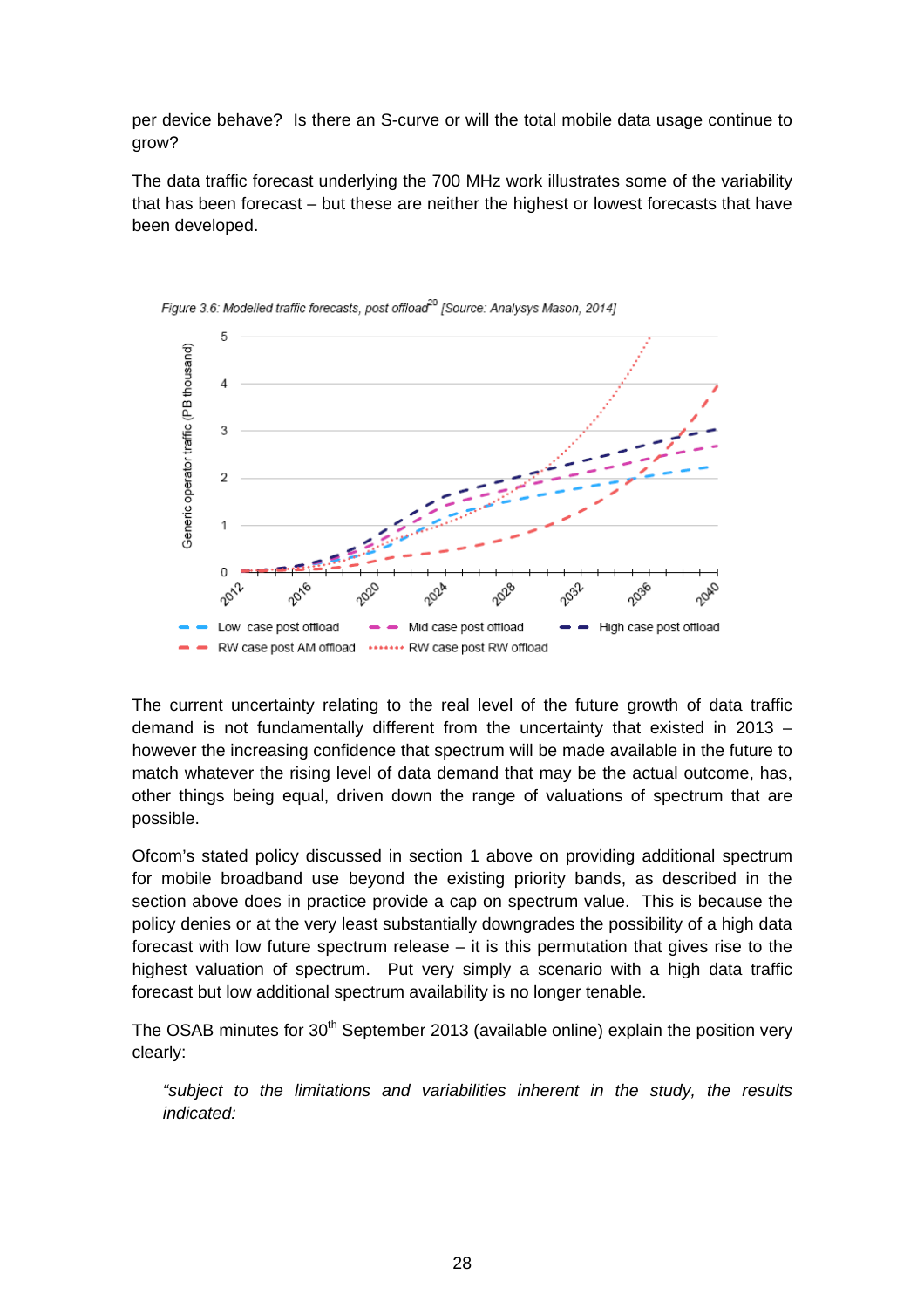- *high demand scenario: there was a case for additional allocation of around twice as much mobile spectrum (around 1 GHz) to be available from 2020 in the event of the demand scenario, despite the advent of small cells, offloading to Wi-Fi and improved spectrum efficiency*
- *medium demand scenario: the case for substantial extra allocation is much reduced, with an excess need for 200-300 MHz from 2020*
- *low demand scenario: existing allocations should be sufficient"*

As a result of Ofcom's policy from the MDS, acceptable modelling scenarios that could be usefully adopted in any valuation model are generally restricted to:

- Higher data growth with varying levels of additional spectrum release beyond the currently in progress bands of 2.3 GHz, 3.4 GHz and 700 MHz.
- Lower data growth with no additional spectrum release beyond 2.3 GHz, 3.4 GHz and 700 MHz.

However, in its adaptation of the 700 MHz model, Ofcom would appear in its high scenario to have used a high traffic forecast with a low spectrum release forecast, and in its "central high" scenario to have combined a high traffic forecast with a medium spectrum release forecast – both of these permutations would appear to have been taken "off the table" by the MDS Statement. As a result, the cost modelling scenarios that give the highest possible spectrum value are no longer viable, and the potential range of outputs more limited (and on average lower).

Effectively therefore Ofcom's declared spectrum policy has not only reduced the value of mobile spectrum, but also placed a cap on the forward looking value of that spectrum that could be obtained from cost modelling.

# *Willingness to pay for additional mobile data traffic*

One important qualification to the generally published mobile data spectrum forecasts is the fact that they all largely ignore any consideration of consumer willingness to pay. It is implicitly and blithely assumed that either mobile data demand is perfectly price inelastic or that it is always possible for operators to supply the capacity to meet all forecast levels of demand with no increase in the total costs of provision. It is difficult to believe that either is likely to be true. There is no real consideration as to whether the level of forecast demand can actually be satisfied at a price that consumers might be willing to pay.

This cannot be always right – an assumption that the level of demand by consumers for mobile traffic will be independent of the operators' charges for that traffic is highly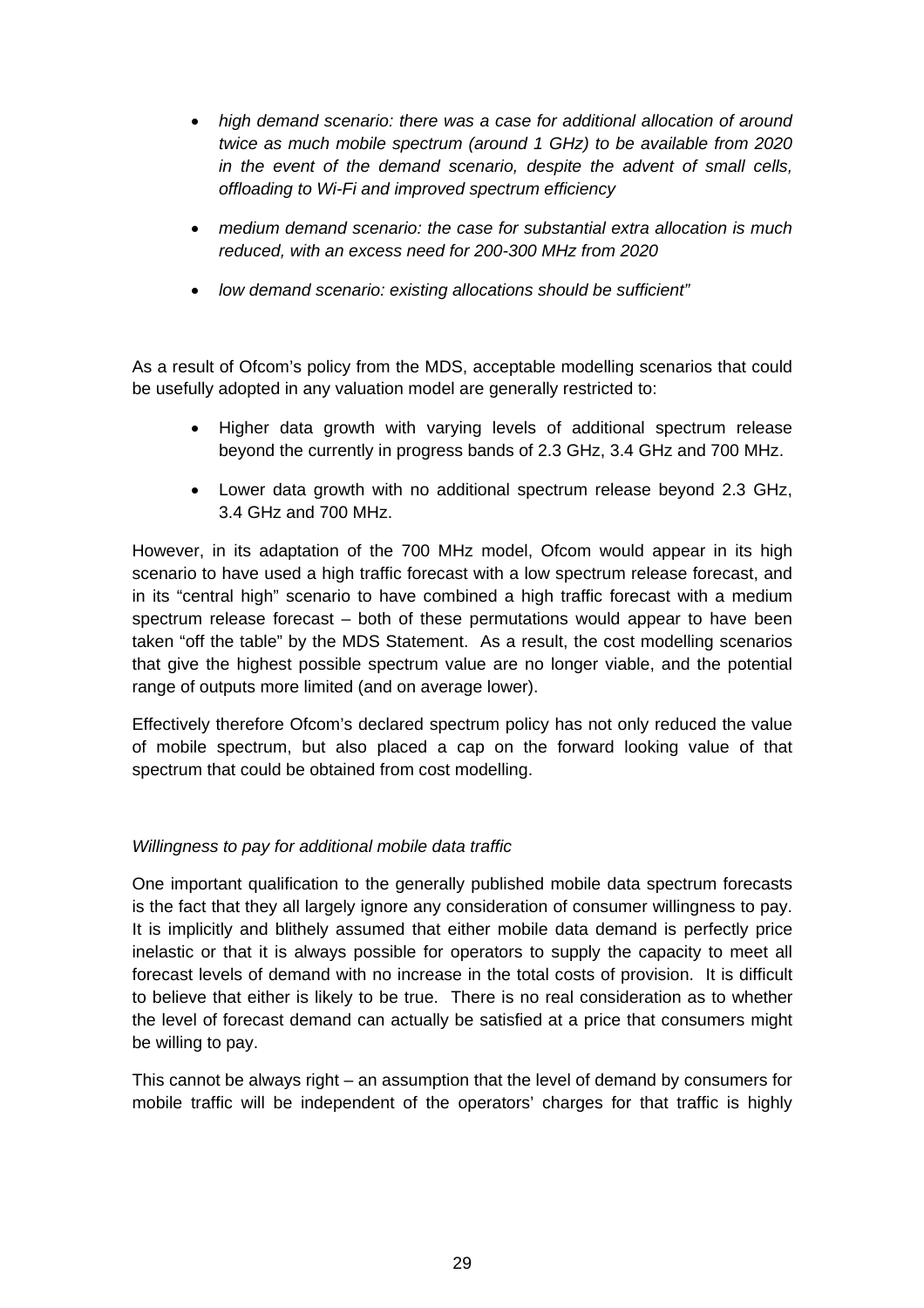unlikely<sup>15</sup>. Consumers' willingness to pay for additional data services is uncertain but very evidently is not linear to volume. It has been very clear in the last few years that mobile data traffic volumes are rising much faster than mobile data revenue. Analysys Mason, for example, in their review for the DCMS/BIS in 2012 on spectrum value<sup>16</sup>. have projected roughly constant mobile service revenue in nominal terms:



Figure 1: Total service revenue – historical values and forecast [Source: Analysys Mason, 2012]

Yet at the same time, Analysys Mason was expecting a very great increase in the level of data traffic being supplied. If this were to be correct then the implications must be that consumers might in practice be forecast to only be willing to make use of the volume of data that could be supplied without requiring any increase in consumer payment – and this possibly might be expressed as a payment constant in nominal rather than in real terms. This can only mean that a low willingness to pay more for additional data exists.

As a working assumption, it would be reasonable to suggest that the lower the cost at which a given level of mobile data capacity can be supplied, the more likely it is that consumers will wish to make use of that capacity – or, the lower the total costs of provision, the more the level of total demand. In such a calculation, spectrum fees may become an input, not an output.

 $\overline{a}$ Apart from anything else, the level of wi-fi off load from mobile devices, potentially a very significant influence on mobile traffic demand, is unlikely to be independent of the incremental cost of supply to the consumer of the alternatives of wi-fi vs. mobile traffic.

<sup>&</sup>lt;sup>16</sup> Impact of radio spectrum on the UK economy and factors influencing future spectrum demand, November 2012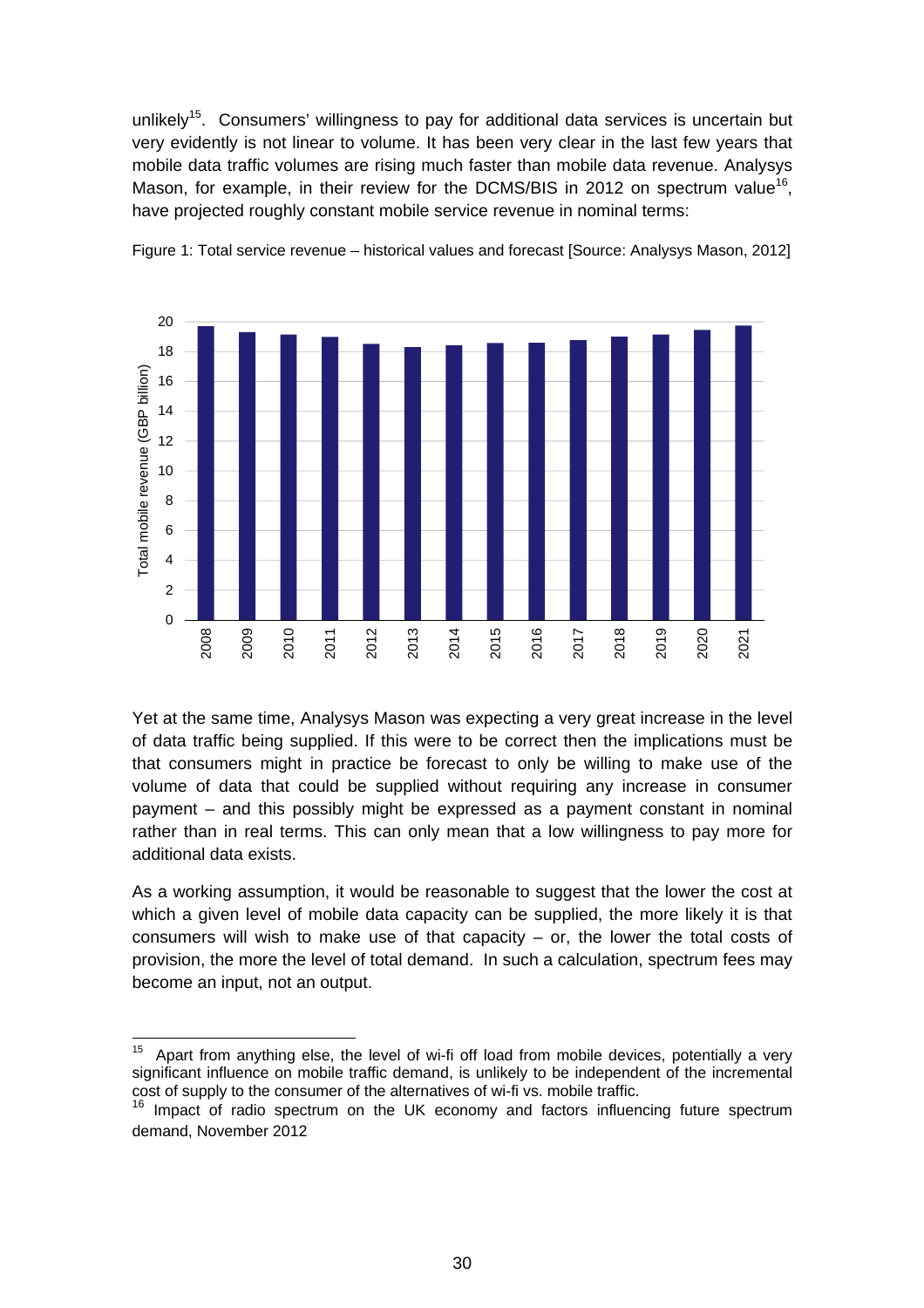#### *The provision of additional mobile data traffic capacity*

There are obviously some factors influencing the supply of mobile data traffic that will have a downward effect on unit prices, e.g. falling unit prices and rising spectral efficiency (although to take advantage of the latter may require additional investment). However in the absence of additional investment beyond the present coverage deployment, the future rise in mobile data demand can be expected to rapidly hit a buffer once the capacity that is provided by the current network is insufficient to meet demand. In order to satisfy any future traffic demand above this level, the traffic growth needs to be preceded by additional investment to permit increases in mobile capacity, as long as such capacity can be provided within the constraints of profitability.

Increased capacity can be provided by a combination of additional investment and rising spectral efficiency at existing cell sites, deployment of additional cell sites, and the use of additional spectrum. The deployment of additional mobile broadband spectrum significantly reduces the future network investment that is necessary for an existing operator since, subject to the cost of that spectrum, additional capacity can be provided without necessitating additional new cell site construction.

Cost modelling of the type employed by the 700 MHz model (and its illustrative adaptation for 900 MHz valuation) can show the level of costs that might be used to increase capacity from one level to another, with and without additional spectrum. It might show therefore that an operator needs to incur a PV of investment of £Xm to expand capacity to achieve a given traffic forecast, or that it could save £Ym of this investment if it was instead able to use an increment of spectrum (at zero cost). The difference between the two levels of investment might be taken as some sort of evaluation of the benefit of the additional spectrum.

But in reality the 700 MHz model approach is measuring the point where the operator is indifferent to expanding capacity through network investment with and without additional spectrum – if the operator has to pay  $EYm$  for the spectrum, then without the spectrum it will incur costs of £Xm, and with the spectrum it will incur network costs of  $E(X - Y)$ m but then has to pay  $EY$ m for the spectrum, then the cost to the operator will be the same in either case.

We see that this may be a useful way of identifying by proxy the benefit of additional spectrum to consumers. But it says nothing about whether either alternative will give a positive return to the operator, i.e. whether the investment of £Xm (with or without additional spectrum) will be more, or less than the incremental revenue<sup>17</sup> arising from the increased traffic capacity that is enabled by the investment. Modelling of the 700 MHz model type is not in itself sufficient for this purpose. What is necessary would be to extend the model to not only consider the costs of supply, but also have reference to the revenue that might arise from that supply, i.e. to reflect the consumer willingness to pay.

 $17$  Or perhaps the revenue after deducting non-network costs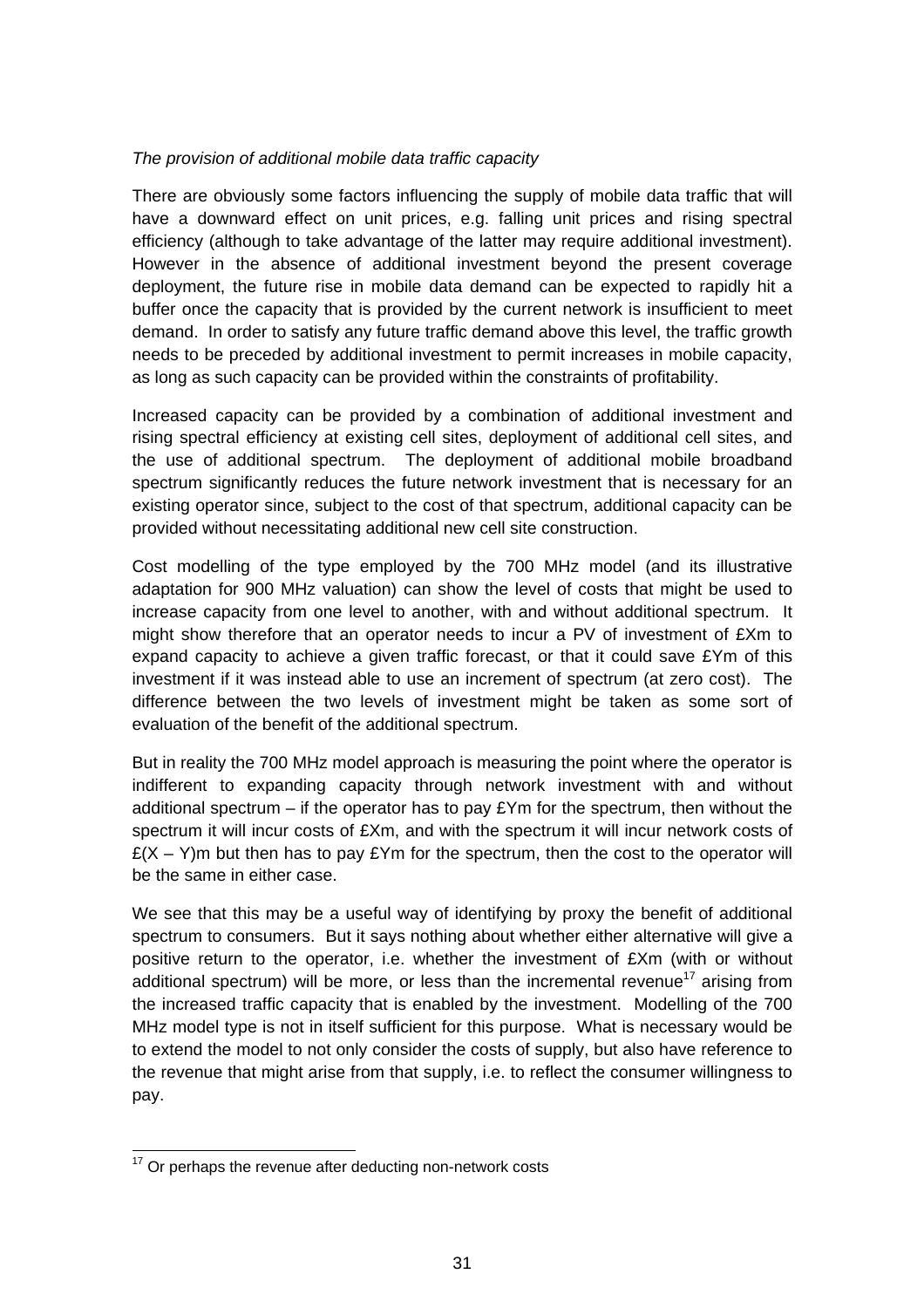#### *The role of willingness to pay for increments of data traffic*

It would appear fairly obvious that there is an interrelationship between the level of willingness to pay and the level of data traffic that is possible – a high willingness to pay for a given volume of traffic will permit the operators to invest in capacity increases, through either additional spectrum or other means, whereas a low willingness to pay makes such investment unviable: a demand forecast in these circumstances would be more restricted in level, than under circumstances of greater willingness to pay.

It is possible to take this analysis further and to consider that any demand forecast only has validity as a forecast to the extent that it is capable of being economically satisfied – i.e. that sufficient capacity to meet the level of demand can be profitably provided by the operator at the price that the consumer is willing to pay.

We accept that construction of a cost model that would capture this may be more difficult than a model of the 700 MHz model type, but despite that, the evaluation of what such a model would have to consider leads to a straightforward insight – that if as would seem reasonable, consumer willingness to pay becomes a critical factor in determining the level of investment, and restricts it to particular level, then a greater capacity can be provided for that level of cost by substituting additional spectrum for incremental network investment, **providing that the operator pays for the spectrum less than is being saved by the use of such spectrum**. Spectrum fees might thus be considered an input into the supply/demand balance between the costs of supply and the willingness to pay.

We are not aware that Ofcom currently has a model that can attempt this calculation such a model would also obviously be of value in any impact analysis, in attempting to give some insight as to the impact on consumer benefit of different levels of spectrum fees i.e. as to whether setting a higher or lower charge for 900 MHz or 1800 MHz spectrum fees within the wide range of values that potentially could be described as "reflecting full market value" is likely to raise or lower the total social value that can be obtained from the use of spectrum.

As we discussed in annex 3.1 of the present consultation, sadly lacking from Ofcom's evaluation of the level of spectrum fees is any impact analysis in relation to this specific point – i.e. the level of spectrum fees that maximises consumer benefit, whilst still satisfying the broad range of possible views of "full spectrum value".

Quite clearly one of Ofcom's major objectives in spectrum management is to maximise consumer benefit from mobile data usage. This insight from the willingness to pay analysis is that benefit will most likely be maximised by enabling operators to maximise capacity via additional spectrum availability, to the limit of profitable provision of such capacity. The alternative would be to risk spectrum being unused and potential demand unsatisfied. To the extent that consumer willingness to pay will restrict operators' ability to provide capacity to meet or encourage the maximum possible level of demand, then this further reinforces the need for Ofcom to arrive at a conservative valuation of spectrum for spectrum fee payment purposes.